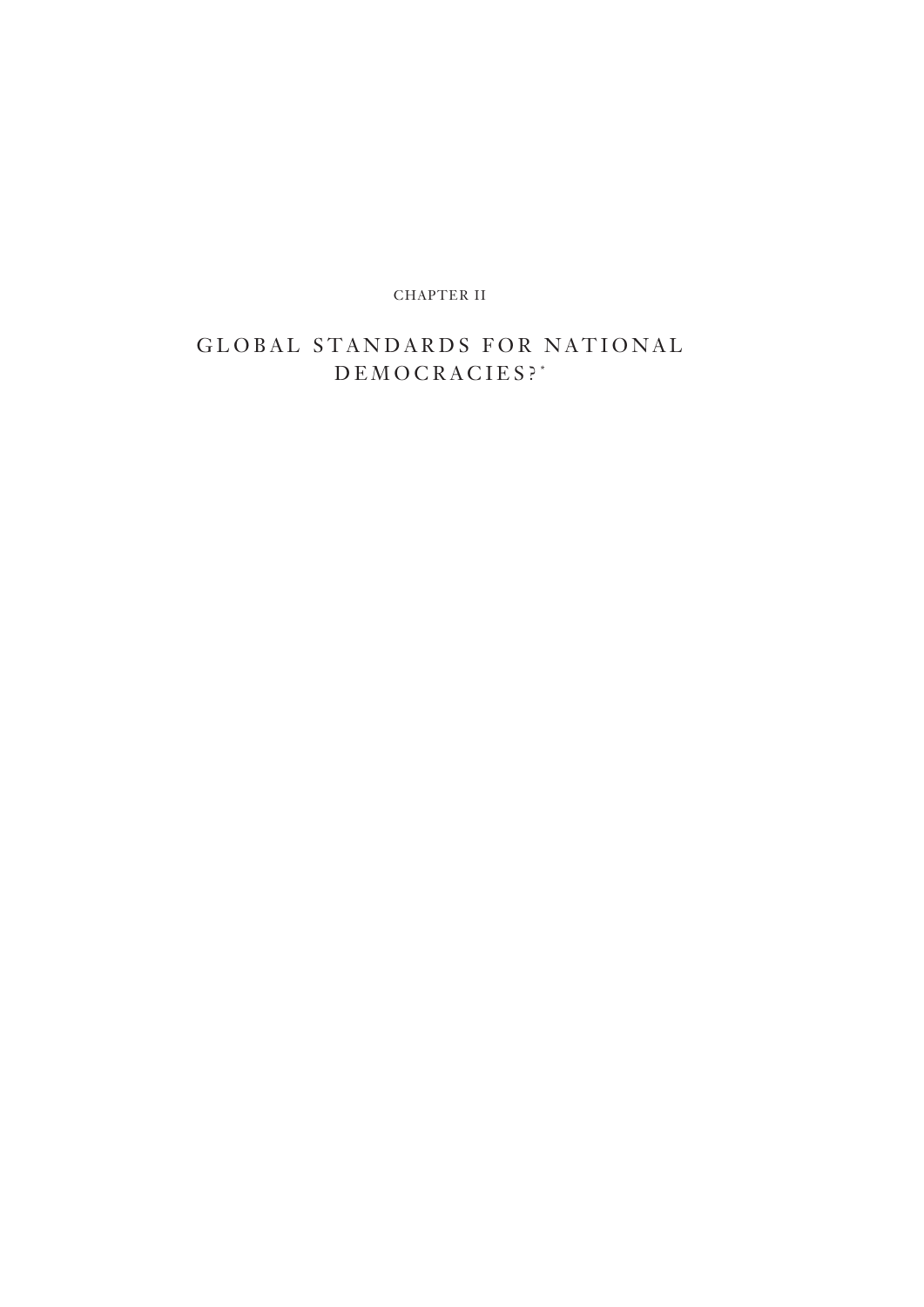<sup>\*</sup> Lecture at the University College London, Faculty of Laws, London, given on May 18, 2011. The author wishes to express his gratitude to Lorenzo Casini, Marco Pacini, Gianluca Sgueo, Richard B. Stewart for their helpful comments on earlier drafts and to Euan MacDonald, Sarah Pasetto and Valentina Volpe for their assistance.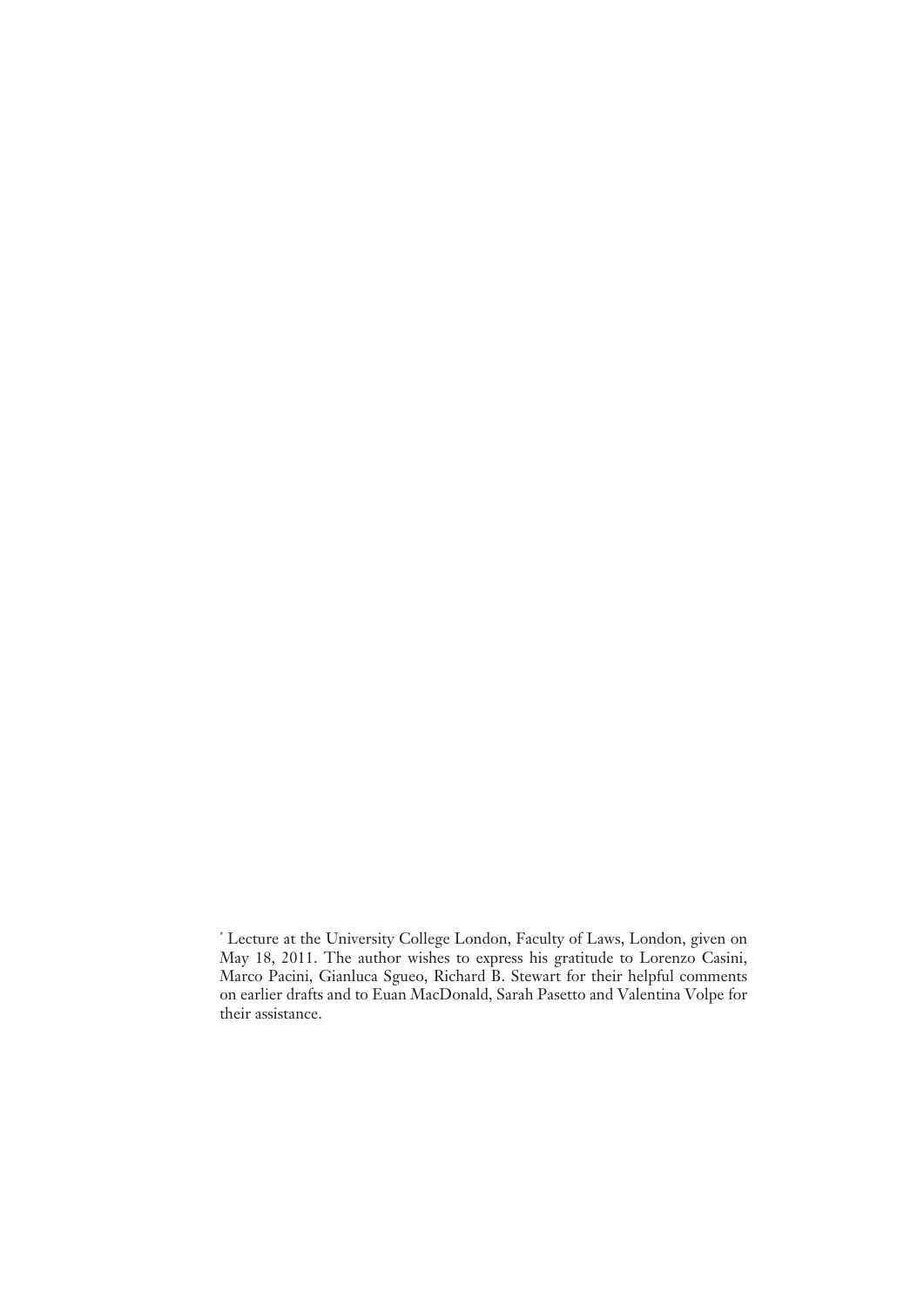# INDEX

| I. THE GLOBAL LEGAL SPACE AND THE RULE OF LAW 75     |
|------------------------------------------------------|
| II. THE GLOBAL LEGAL SPACE AND DEMOCRACY 77          |
| III. DOES THE GLOBAL LEGAL SPACE THREATEN OR ENHANCE |
| IV. DEMOCRACY AS A GLOBAL PROBLEM 102                |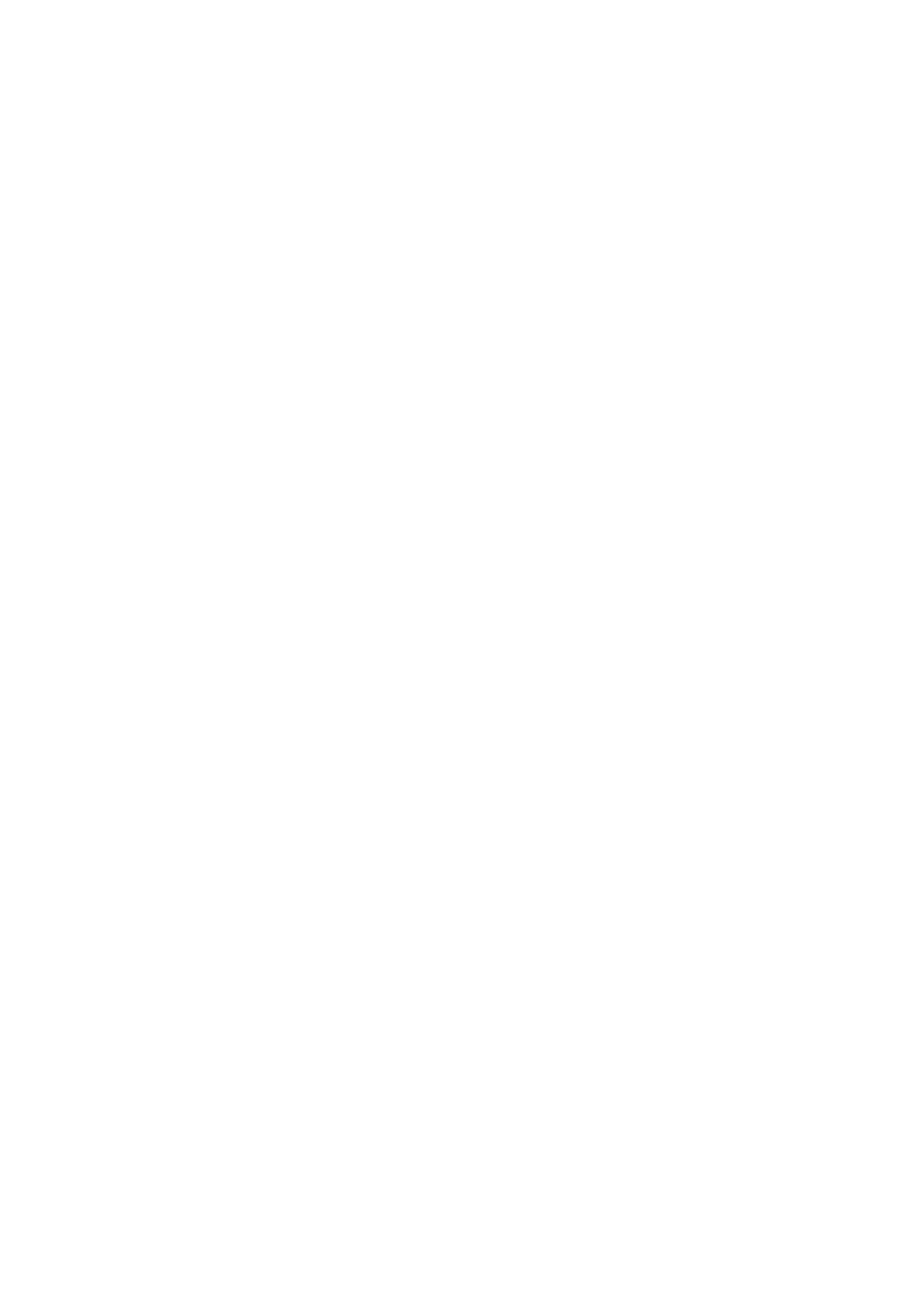## I. THE GLOBAL LEGAL SPACE AND THE RULE OF LAW

THE global legal space contains several provisions that subject national agencies to the rule of law<sup>1</sup>.

Let me take two examples. According to the Rio Declaration, the Aarhus Convention recognizes that every affected person has the right to participate in decision-making processes on environmental matters. If a domestic legal order does not guarantee such a right, the affected person can ask a quasi-judicial body, the «Compliance Committee» (a mechanism established at the First Meeting of the Parties to the Convention), to evaluate the agency's decision and to issue a declaration of non-compliance (as occurred in the well-known *Green Salvation - Kazatomprom*<sup>2</sup> case).

Under the World Bank's «Operational Policies», borrowers must consult project-affected groups during environmental impact assessment processes (concerning the environmental aspects of the project in question) and take their views into account. If this does not occur, the affected person can request a quasi-judicial body, the

<sup>[ 1 ]</sup> See *Global Administrative Law: Cases, Materials, Issues,* II ed., ed. by S. Cassese, B. Carotti, L. Casini, M. Macchia, E. MacDonald, M. Savino, Rome-New York, 2008, *http:// www.iilj.org/GAL/documents/GALCasebook2008.pdf.*

<sup>[2]</sup> United Nations Economic and Social Council (UNECE), Economic Commission for Europe, Report on the Seventh Meeting, *Addendum: Findings and Recommendations with regard to compliance by Kazakhstan with the obligations under the Aarhus Convention in the case of information requested from Kazatomprom (Communication ACCC/C/2004/01 by Green Salvation (Kazakhstan))*, adopted by the Aarhus Convention's Compliance Committee on 18 February 2005.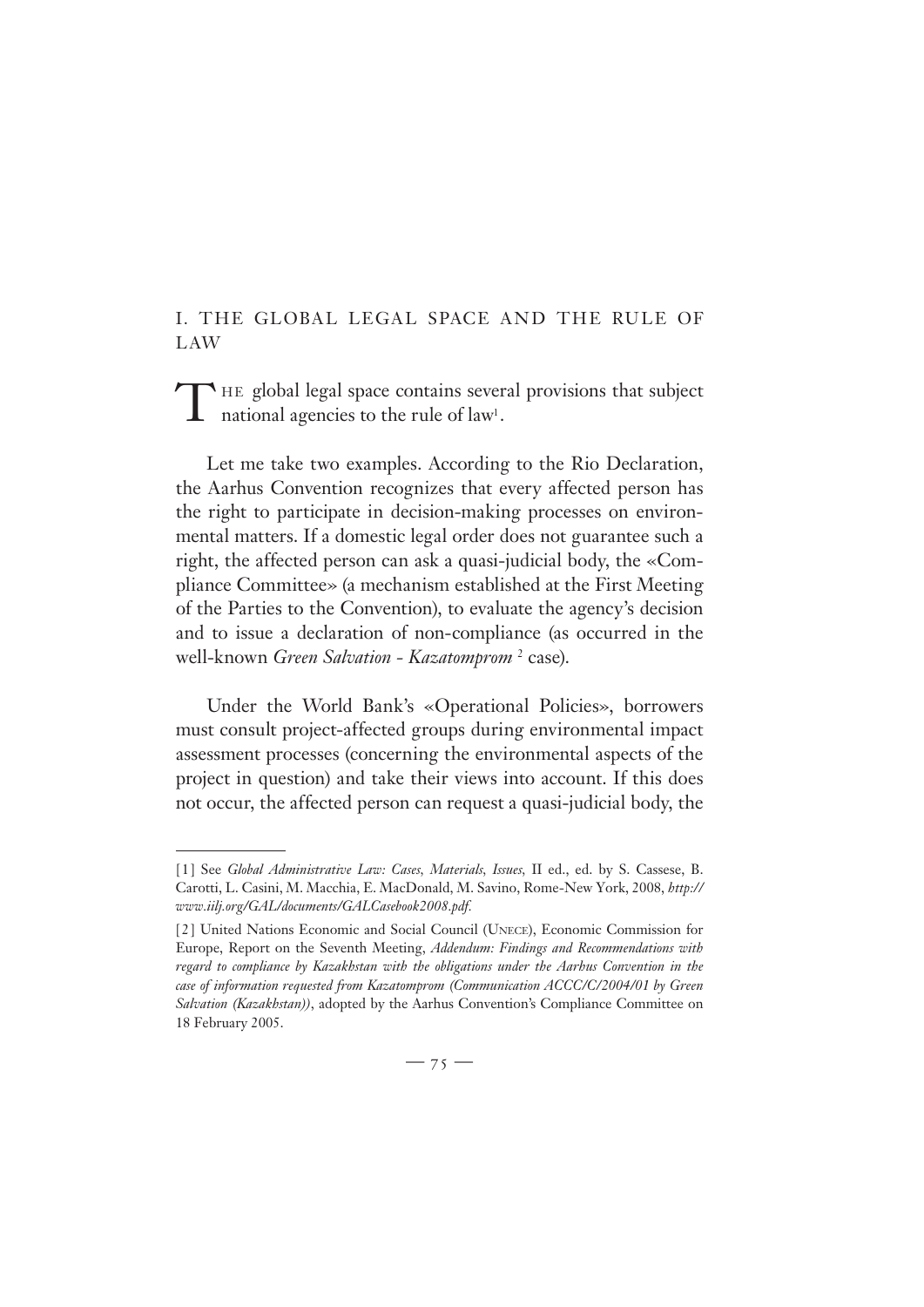Inspection Panel, to evaluate the situation and to issue recommendations (as happened, for example, in the *Mumbai urban transport* case<sup>3</sup>).

In these cases, global rules provide procedural standards. These standards are binding on national administrative authorities. Private parties can activate a dispute settlement mechanism in case of noncompliance.

The law that provides for consultation is global. The implementing authority is national. The reviewing «court» is, again, global.

The rule of law, a set of institutional and procedural requirements developed within national governments (in Germany, referred to by means of the expression «*Rechtsstaat*», the State under the law), is thus transplanted into the global arena (bottom-up), and national observance of the rule of law is enhanced by global standards (topdown).

Many global legal orders provide an additional set of rules in order to better hold national governments accountable, on the basis of which private parties gain a further opportunity to defend their rights.

<sup>[ 3 ]</sup> World Bank Inspection Panel, *Report and Recommendation on Requests for Inspection, India: Mumbai Urban Transport Project (IBRD Loan No. 4665-IN, IDA Credit No. 3662-IN)*, September 3, 2004, INSP/R2004-0006. See also *World Bank Inspection Panel, Report and Recommendation on Request for Inspection, Papua New Guinea: Smallholder Agriculture Development Project (SADP) (IDA Credit No. 43740-PNG)*, March 10, 2010, Report No. 53280-PG.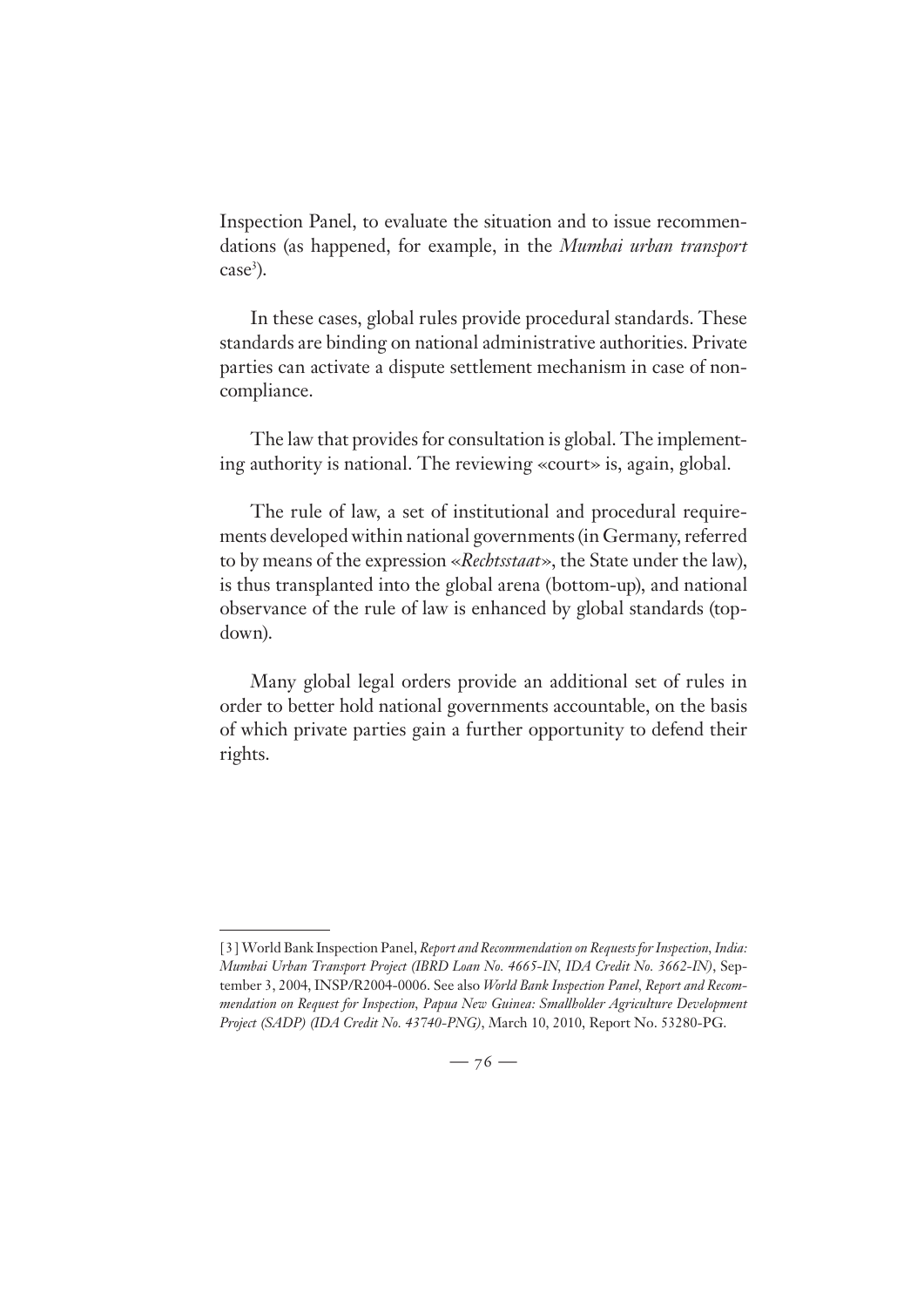#### II. THE GLOBAL LEGAL SPACE AND DEMOCRACY

Does a similar transplant occur for the second leg of modern «limited government», i.e. democracy?

Almost twenty years ago, Thomas Franck noticed that «the international system is moving toward a clearly designated democratic entitlement, with national governance validated by international standards and systematic monitoring of compliance»4 as «the community of states is empowered to compose and apply codes governing the comportment of governments toward their own citizens»<sup>5</sup>. As a result of this development, «the legitimacy of each government someday will be measured definitively by international rules and processes»6 . He added that «[t]he transformation of the democratic entitlement from moral prescription to international legal obligation has evolved gradually»7 . The democratic entitlement — according to Franck — consists of three components, self-determination, freedom of expression and electoral rights.

But this point of view is not widely shared, with opinions on the issue being, rather, polarized around two opposite perspectives. According to the first of these, globalization, by striking at State sovereignty, poses a threat to popular rule within democracies<sup>8</sup>: «if the United States can be subject to the will of outside powers, it can-

<sup>[ 4 ]</sup> T.M. FRANCK, *The Emerging Right to Democratic Governance*, in «The American Journal of International Law», Vol. 86, No. 1 (Jan. 1992), 91.

<sup>[ 5 ]</sup> T.M. FRANCK, *ibid*, p. 78.

<sup>[ 6 ]</sup> T.M. FRANCK, *ibid.*, p. 50.

<sup>[ 7 ]</sup> T.M. FRANCK, *ibid.*, p. 47.

<sup>[8]</sup> M. GOODHART, *Democracy as Human Rights: Freedom and Equality in the Age of Globalization*, New York, Routledge, 2005, pp. 73-91.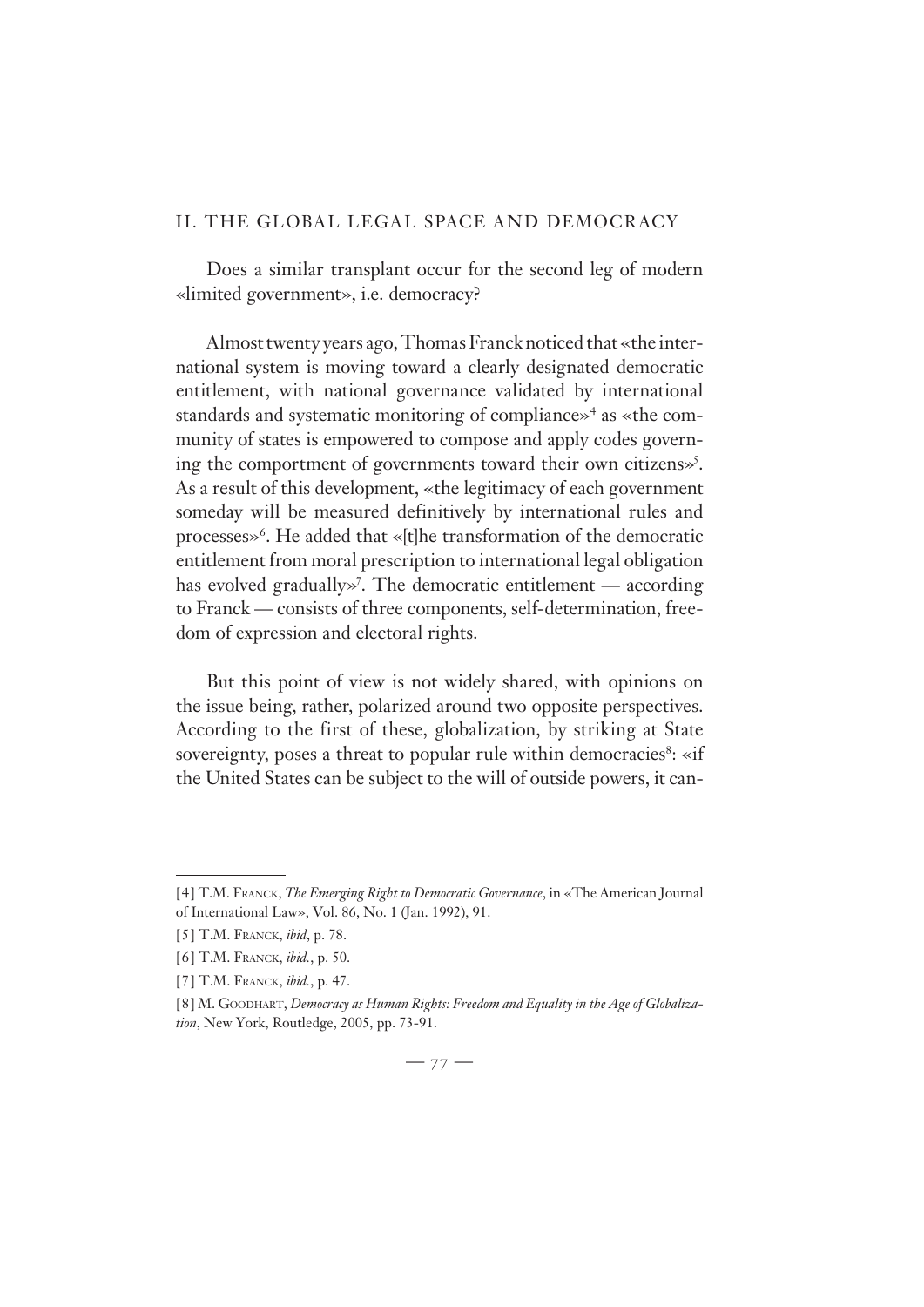not be governed by the scheme ordained in the Constitution»9 . The second point of view, however, maintains that «multilateral institutions can empower diffuse minorities against special-interest factions, protect vulnerable individuals and minorities, and enhance the epistemic quality of democratic decision making in well-established democratic states»10.

I do not wish to discuss here the more general problem of the relations between globalization and democracy (whether globalization constitutes a loss for democracy, through its attenuation of direct electoral control on national governments), nor that of the diffusion of democratic regimes through the import-export of democratic institutions from one State to another, nor that of the right of the people to democracy as guaranteed by international declarations and treaties<sup>11</sup>. I wish to address only the question of the global promotion of democracy. I shall, therefore, focus on the role of global

<sup>[ 9 ]</sup> J.A. RABKIN, *Law Without the Nations? Why Constitutional Government Requires Sovereign State*, Princeton, Princeton University Press, 2005, 266.

<sup>[ 10 ]</sup> R.O. KEOHANE, S. MACEDO, A. MORAVCSIK, *Democracy-Enhancing Multilateralism*, in «International Organization», no. 63, Winter, 2009, p. 26.

<sup>[11]</sup> Universal Declaration of Human Rights (1948), Article 21: «(1) Everyone has the right to take part in the government of his country, directly or through freely chosen representatives. (2) Everyone has the right of equal access to public service in his country. (3) The will of the people shall be the basis of the authority of government; this will shall be expressed in periodic and genuine elections which shall be by universal and equal suffrage and shall be held by secret vote or by equivalent free voting procedures». International Covenant on Civil and Political Rights (1966), Article 25: «Every citizen shall have the right and the opportunity, without any of the distinctions mentioned in article 2 and without unreasonable restrictions: (a) To take part in the conduct of public affairs, directly or through freely chosen representatives; (b) To vote and to be elected at genuine periodic elections which shall be by universal and equal suffrage and shall be held by secret ballot, guaranteeing the free expression of the will of the electors; (c) To have access, on general terms of equality, to public service in his country». On these international documents, see L.M. DIEZ PICAZO, *I problemi della democrazia nei livelli non statali di governo*, in M. CARTABIA and A. SIMONCINI (eds.), *La sostenibilità della democrazia nel XXI secolo*, Bologna, il Mulino, 2009, pp. 159-164.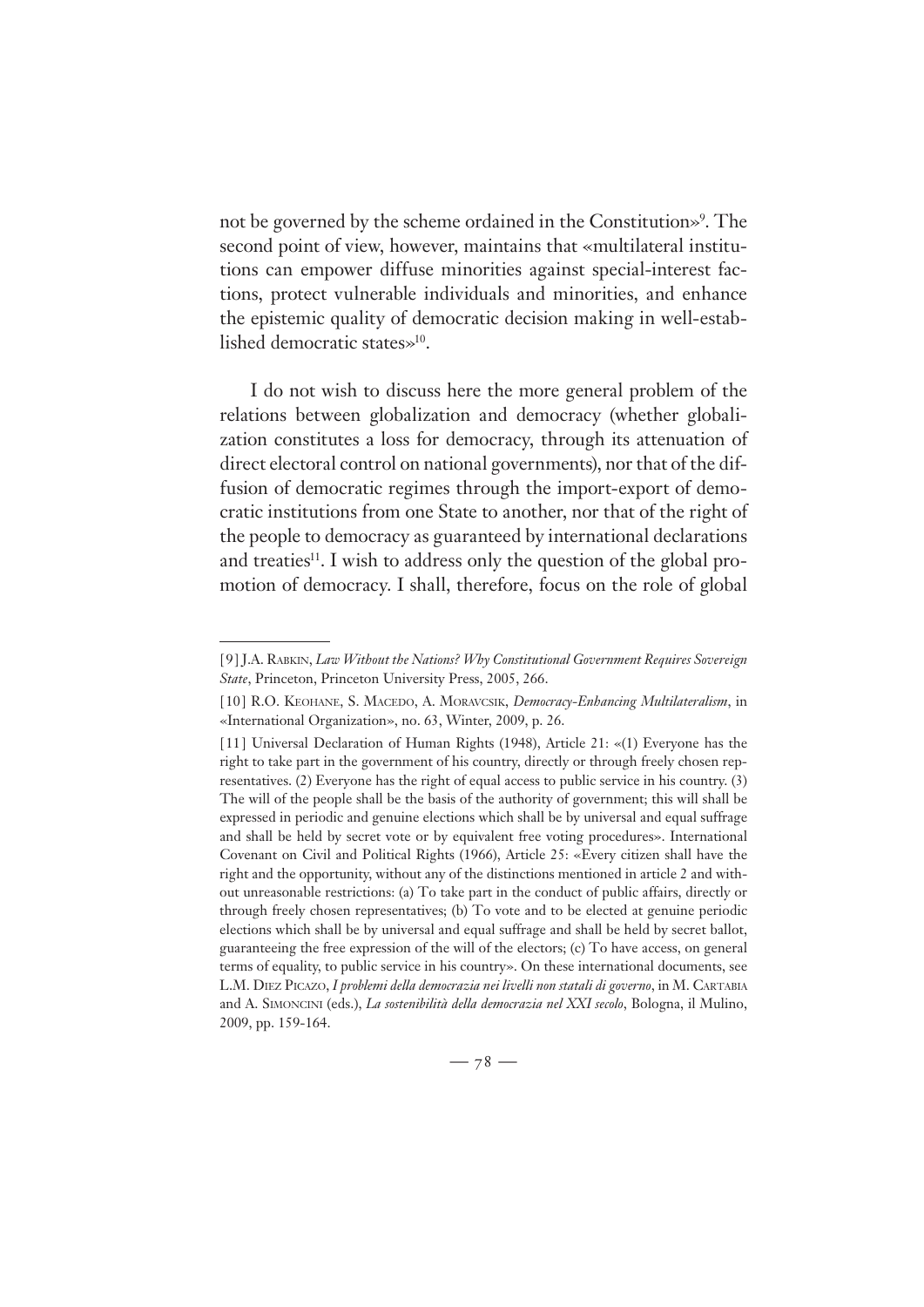institutions as sponsors of democratic processes and institutions visà-vis national communities.

In responding to the question of whether global standards of democracy are democracy-threatening or democracy-enhancing, I shall refer to six examples.

First, I shall consider the Organization for Security and Cooperation in Europe (OSCE), the world's largest regional security organization, with 56 participating States. Within the OSCE, the Office for Democratic Institutions and Human Rights (ODIHR), based in Warsaw, Poland, is active throughout the OSCE area in the fields, *inter alia*, of democratic development, election observation, and non-discrimination.

Within the ODIHR, there are several different departments, one of which is the Democratization Department, which focuses on rule of law, equal participation in political and public life, promoting democratic governance, freedom of movement, and providing legislative support in these fields; another especially relevant unit is the Elections Department, engaged in election observation and in technical assistance projects, including the review of electionrelated legislation and the promotion of domestic observer groups throughout the OSCE region.

In its democratization activities, the ODIHR aims to develop the necessary institutional capacity for the consolidation of a democratic culture, and responds to requests for assistance with drafting legislation.

With regard to elections, the ODIHR deploys observation missions to OSCE participating States to assess the implementation of OSCE election-related commitments, and publishes different documents depending upon the type of observation mission engaged in

 $-79-$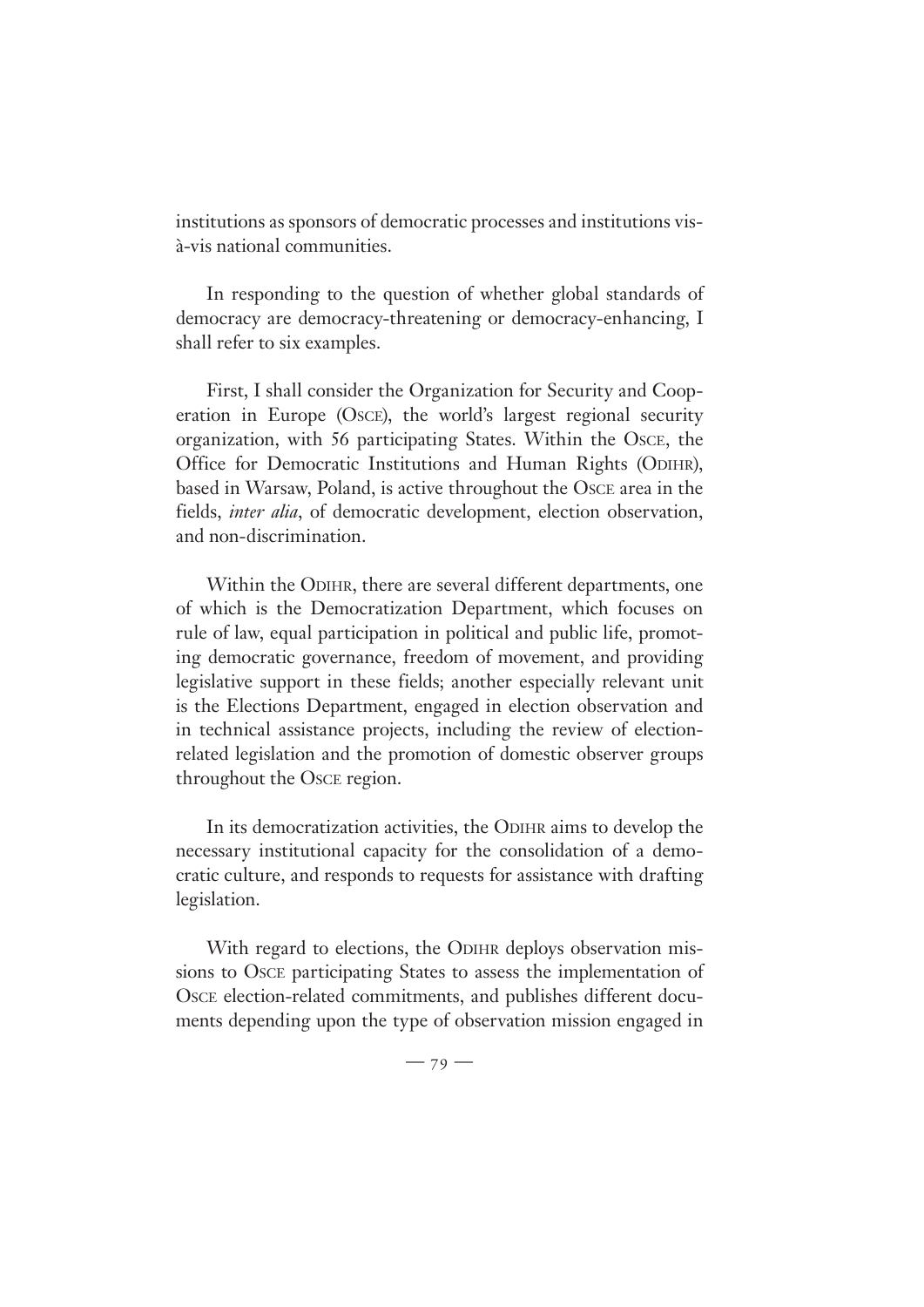(e.g. needs assessment reports, which detail the type of mission to be deployed; interim reports, which provide insights into the issues confronting the mission in question prior to election day; preliminary statements, which are released the day after the completion of a mission and present the ODIHR's preliminary conclusions as to the conduct of the election observed; and final reports, which are published subsequent to an in-depth analysis of the election observation and which also provide recommendations).

The Office also conducts technical assistance projects and legislative reviews<sup>12</sup>. Some projects stem directly from recommendations made during observation missions, while others are the result of requests from participating States.

What can be learned from the activities of this organization? Firstly, national democracy matters on a global level too. Secondly, not only economic performance, but also political (democratic) performance can be subjected to independent evaluation<sup>13</sup>. And thirdly,

<sup>[ 12 ]</sup> In 2002, the ODIHR created a free-of-charge legislative online database, Legislationonline, (*http://www.legislationline.org/*) to assist «OSCE participating States in bringing their legislation into line with relevant international human-rights standards. [...] Its purpose is to provide assistance to those who prepare and draft laws at the working level. Through Legislationline, they can obtain examples and options from other countries' legislation that can help them make their own choices. The activities involved in maintaining the database not only benefit lawmakers but also permit ODIHR experts to observe patterns in legislative activity, identify best practices, and monitor the application of international standards. As a reference tool for a variety of users (primarily law drafters, legal professionals, government officials, parliamentary staff, and legal specialists in international organizations), it is the most comprehensive database on legislation related to issues such as human trafficking, elections, and citizenship.» (ODIHR web *page, http://www.osce.org/odihr/43644*).

<sup>[13]</sup> Annually, Freedom House, an independent watchdog organization that supports the expansion of freedom around the world (*http://www.freedomhouse.org*), issues *The Freedom in the World* survey that provides an evaluation of the progress and decline of freedom in 193 countries and 15 select related and disputed territories. The survey measures freedom according to two broad categories that are derived from the Universal Declaration of Human Rights: political rights (Electoral Process, Political Pluralism and Participa-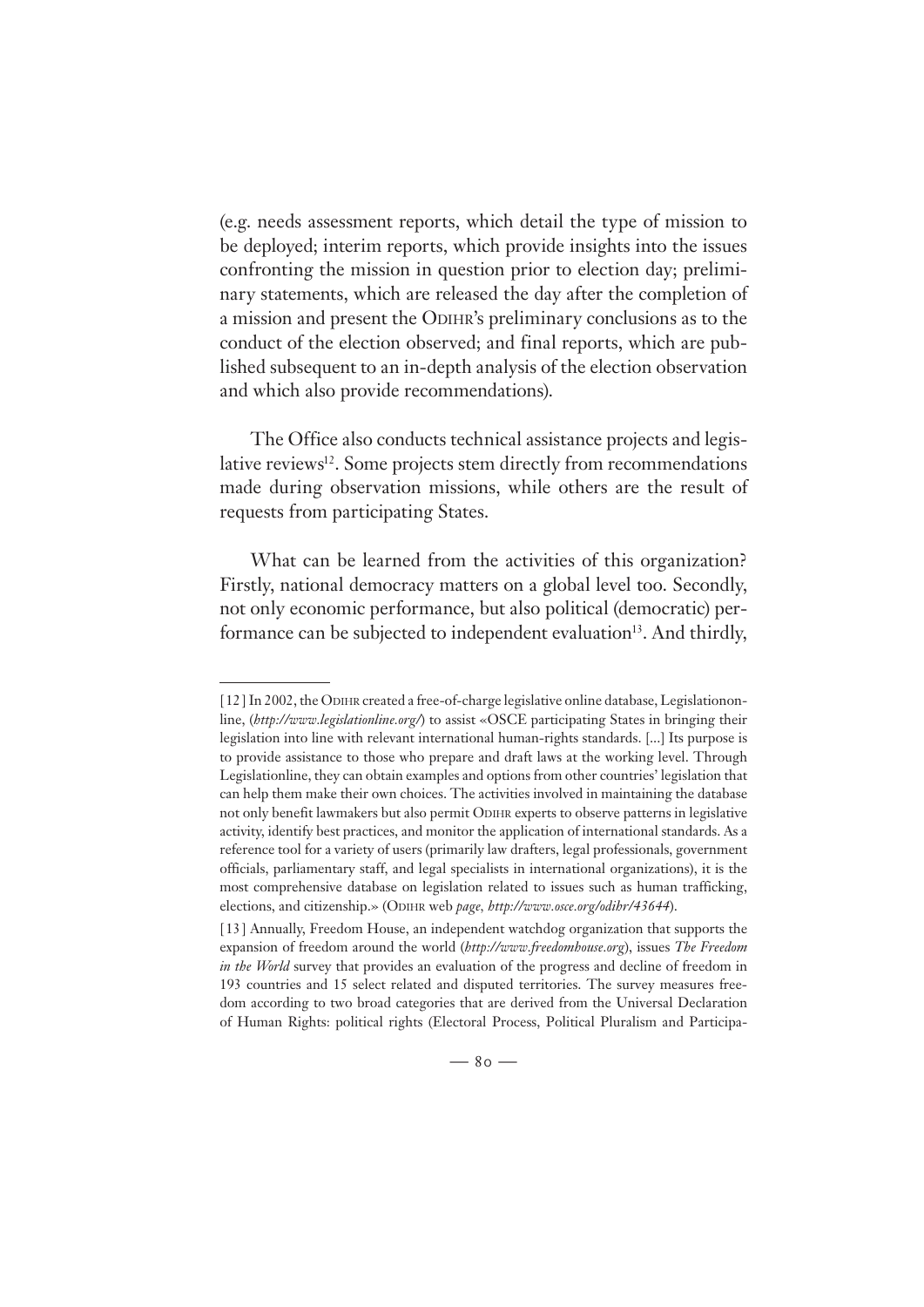the global legal space is capable of promoting and assisting democratic institution-building.

My second example is the European Union enlargement process. The «Enlargement Strategy» is based on the «principles of consolidation of commitments»: «[t]he EU's enlargement policy allows for a carefully managed process where candidates and potential candidates approach the EU in line with the pace of their political and economic reforms as well as their capacity to assume the obligations of membership in accordance with the Copenhagen criteria»14 providing «mechanisms and incentives, culminating in membership,

tion, Functioning of Government) and civil liberties (Freedom of Expression and Belief, Associational and Organizational Rights, Rule of Law, Personal Autonomy and Individual Rights). These political rights and civil liberties ratings are combined and averaged to determine an overall «freedom status» for each country and territory. Countries and territories with a combined average rating of 1.0 to 2.5 are considered «Free»; 3.0 to 5.0, «Partly Free»; and 5.5 to 7.0 «Not Free».

Similarly, the Polity IV Project data series comprises information coded on an annual basis on the qualities of institutionalized regime authorities for all independent countries (not including micro-states) from 1800 through 2010 (Center for Systemic Peace web site, *http://www.systemicpeace.org/polity/polity4.htm*). These ratings are then combined into a single, scaled measure of regime governance: the *Polity* score. The *Polity* scale ranges from −10, fully institutionalized autocracy, to +10, fully institutionalized democracy. (Global Report 2009, *http://www.systemicpeace.org/Global%20 Report%202009.pdf*).

<sup>[ 14 ]</sup> Commission of the European Communities, *Communication from the Commission to the European Parliament and the Council, Enlargement Strategy and Main Challenges 2009-2010*, COM(2009)-533, Brussels, 14.10.2009, 3. As for the Copenhagen criteria, see Copenhagen European Council, 21-22 June 1993, *Conclusions of the Presidency*, SN 180/93, 7.A.III: «The European Council today agreed that the associated countries in Central and Eastern Europe that so desire shall become members of the European Union. Accession will take place as soon as an associated country is able to assume the obligations of membership by satisfying the economic and political conditions required. Membership requires that the candidate country has achieved stability of institutions guaranteeing democracy, the rule of law, human rights and respect for and protection of minorities, the existence of a functioning market economy as well as the capacity to cope with competitive pressure and market forces within the Union. Membership presupposes the candidate's ability to take on the obligations of membership including adherence to the aims of political, economic and monetary union».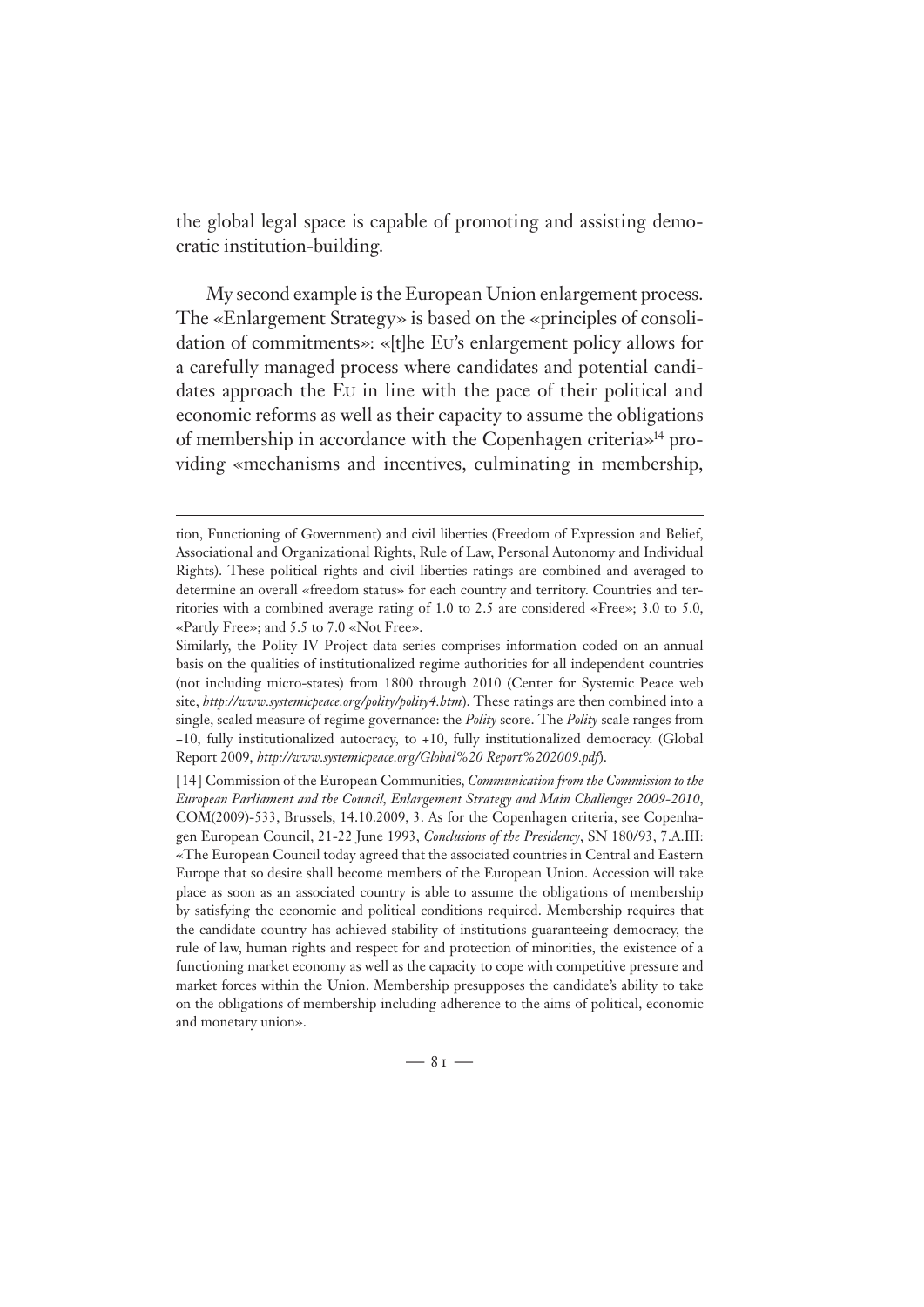that encourage enlargement countries to work together with the EU in realising common objectives».<sup>15</sup>

This strategy implies four important steps: the definition of benchmarks of democratic performance as conditions for accession; the securing of commitments from the candidates; the oversight of the implementation of these on the basis of annual reports; and the provision of pre-accession assistance.

As an example of the final two of these steps, I shall consider the case of Turkey. Turkey has been an EU associate since 1964, and applied to join in 1987. It was officially recognized as a candidate in 1999, and negotiations began in 2005. The Commission Staff Working Document entitled *Turkey 2009 Progress Report*16 «analyses the situation in Turkey in terms of the political criteria for membership; analyses the situation in Turkey on the basis of the economic criteria for membership; [and] reviews Turkey's capacity to assume the obligations of membership, that is, the *acquis* expressed in the Treaties, the secondary legislation, and the policies of the Union»17. The Report covers issues of democracy and rule of law (including those relating to parliament, government, public administration, civil-military relations, the judicial system, and anti-corruption measures), and all forms of human rights (civil, political, economic, social, etc.) and protection of minorities<sup>18</sup>.

<sup>[ 15 ]</sup> European Commission, *Communication from the Commission to the European Parliament and the Council, Enlargement Strategy and Main Challenges 2010-2011*, COM(2010) 660, 3, Brussels, 9.11.2010.

<sup>[ 16 ]</sup> Commission of the European Communities, Commission Staff Working Document, *Turkey 2009 Progress Report, Accompanying the Communication from the Commission to the European Parliament and the Council, Enlargement Strategy and Main Challenges 2009-2010*, COM(2009), 533, Brussels, 14.10.2009.

<sup>[ 17 ]</sup> P. 4, *ibid*.

<sup>[18]</sup> The same subjects are examined by the EU Commission in the framework of the enlargement strategy for other countries such as Croatia, the former Yugoslav Repub-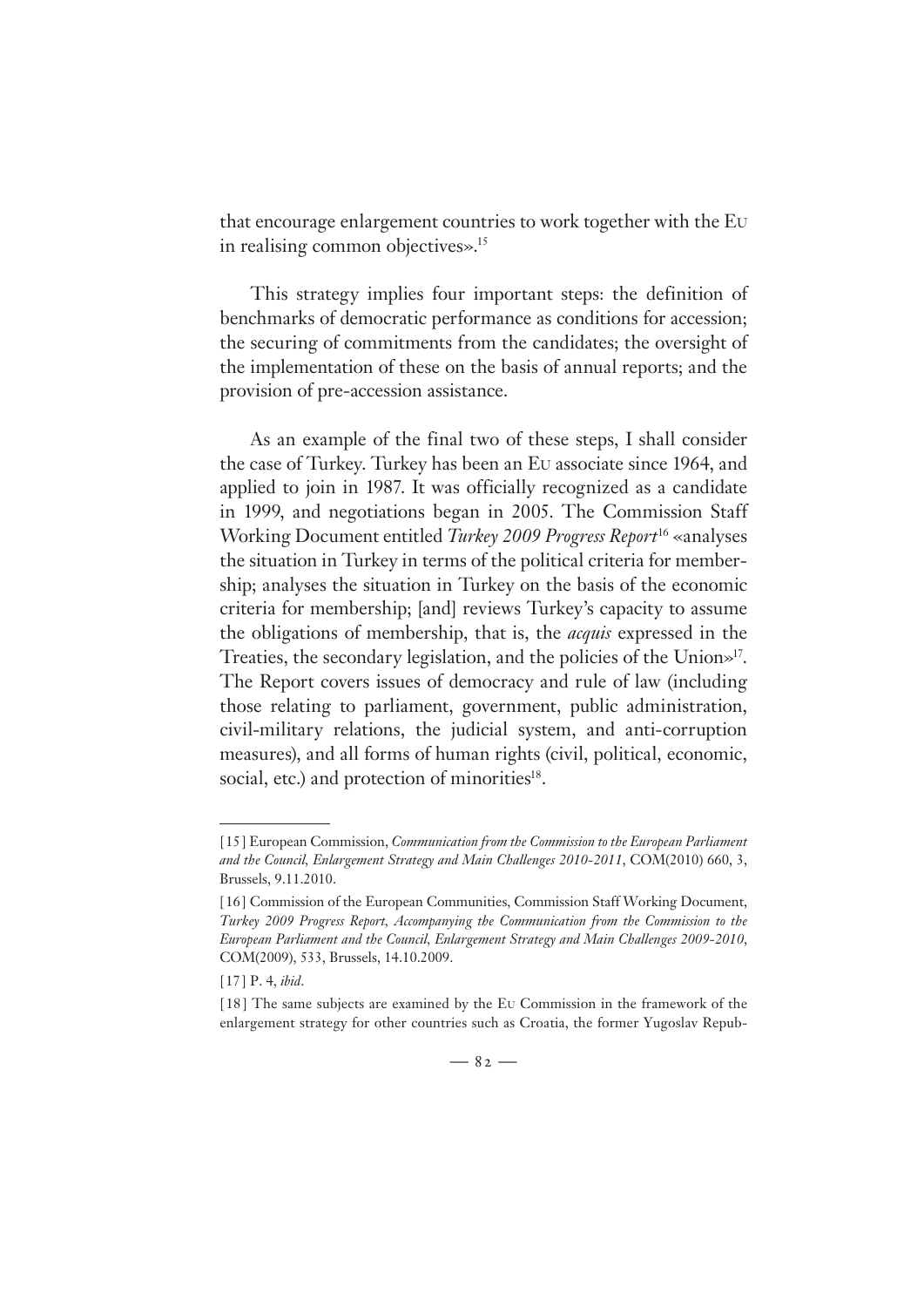The *Turkey 2010 Progress Report*19, *inter alia*, «examines progress made by Turkey towards meeting the Copenhagen political criteria, which require stability of institutions guaranteeing democracy, the rule of law, human rights and respect for and protection of minorities»<sup>20</sup>.

The *Commission Decision on a Multi-annual Indicative Planning Document (MIPD) 2009-2011 for Turkey*<sup>21</sup>, taken within the framework of the Instrument for Pre-Accession Assistance (IPA), provides that «[w]ithin the Institution Building component, the focus of assistance in the area of the political criteria will be on the institutions that are directly concerned by the reforms: the judiciary and the law enforcement services. A second priority will be support for the continued development of civil society organisations. Among the issues to be addressed, priority will be given to human rights and fundamental freedoms; gender issues and the fight against corruption»<sup>22</sup>.

Here, once again, the global legal polity puts pressure on national institutions to improve their democratic performance<sup>23</sup>; this time,

lic of Macedonia, Albania, Montenegro, Kosovo, Bosnia and Herzegovina, Serbia, and Iceland.

<sup>[ 19 ]</sup> European Commission, Commission Staff Working Document, *Turkey 2010 Progress Report, Accompanying the Communication from the Commission to the European Parliament and the Council, Enlargement Strategy and Main Challenges 2010-2011*, COM(2010)660, Brussels, 9.11.2010.

<sup>[ 20 ]</sup> P. 6, *ibid*.

<sup>[ 21 ]</sup> Commission of the European Communities, *Commission Decision C(2009)5041 of 29 June 2009, on a Multi-annual Indicative Planning Document (MIPD) 2009-2011 for Turkey, Instrument for Pre-Accession Assistance (IPA) Multi-annual Indicative Planning Document (MIPD) 2009-2011, Turkey.*

<sup>[ 22 ]</sup> P. 4, *ibid*.

<sup>[ 23 ]</sup> On the impact of the European measures, see F. TÜRKMEN, *The European Union and Democratization in Turkey: The Role of the Elites*, in «Human Rights Quarterly», vol. 30, n. 1, February 2008, p. 147: «Since Turkey's candidacy to the European Union was offi-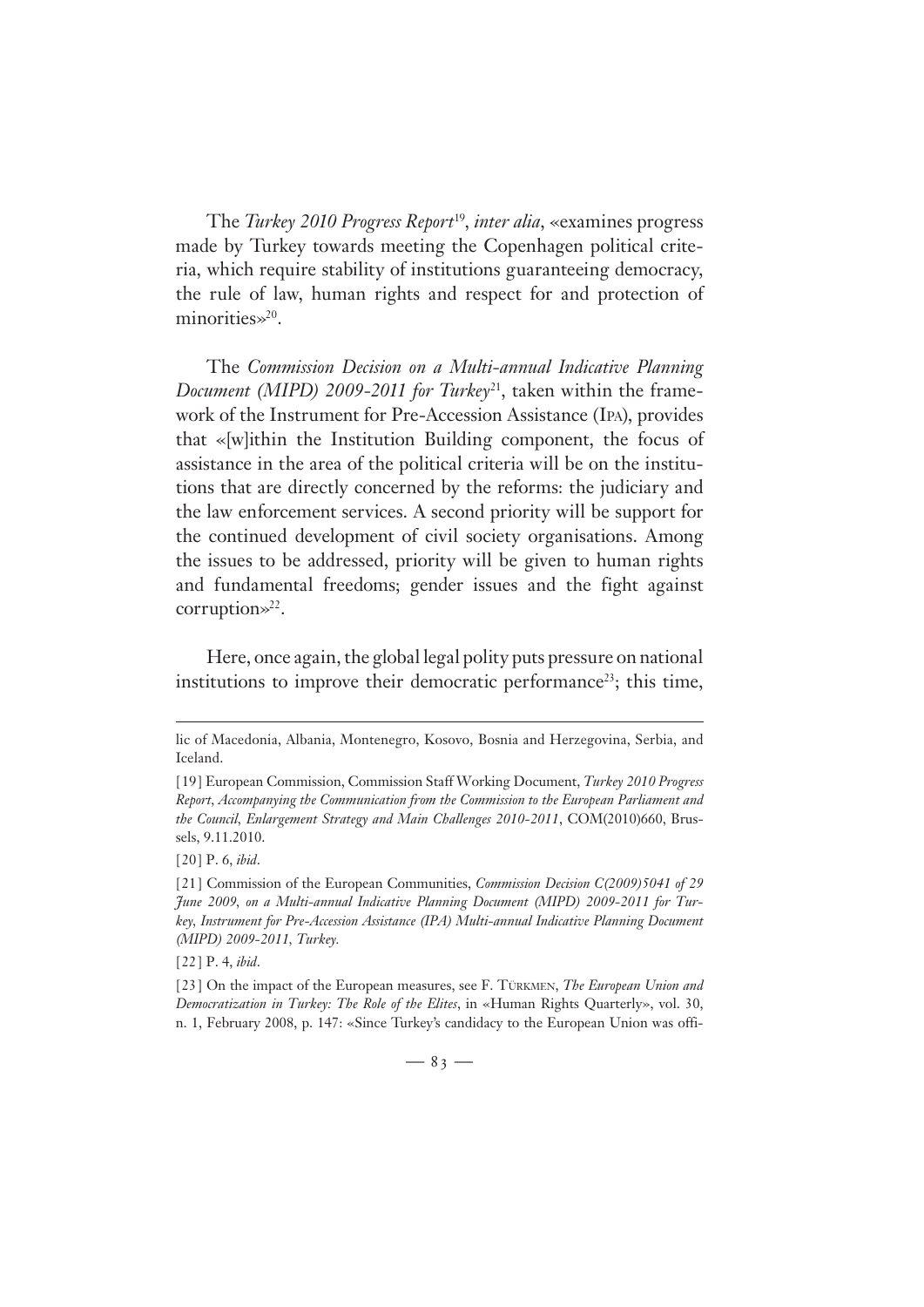however, this occurs against a set of benchmarks, and through the monitoring of developments and provision of assistance. It is to be noted that, by involving itself in such issues, the European Union like many other international organizations — exceeds its jurisdiction. Indeed, responsibility for anti-corruption policies, for example, has not been transferred to the Union.

The third example that I wish to refer to involves the United Nations Democracy Fund (UNDEF) and the European Instrument for Democracy and Human Rights (EIDHR).

With regard to the first, the General Assembly of the United Nations, on October 24th 2005, adopted a Resolution (or World Summit Outcome) where it stated the following: «[w]e reaffirm that democracy is a universal value based on the freely expressed will of people to determine their own political, economic, social and cultural systems and their full participation in all aspects of their lives. We also reaffirm that while democracies share common features, there is no single model of democracy, that it does not belong to any country or region, and reaffirm the necessity of due respect for sovereignty and the right of self-determination. We stress that democracy, development and respect for all human rights and fundamental freedoms are interdependent and mutually reinforcing. We renew our commitment to support democracy by strengthening countries' capacity to implement the principles and practices of democracy and resolve to strengthen the capacity of the United Nations to assist

cially confirmed by the Union on 11 December 1999 at the Helsinki Summit, the country has been undergoing a profound transformation in terms of democratization. Two series of constitutional amendments and eight reform packages, comprising more than 490 laws, were adopted or amended by the Turkish Parliament in the last six years. The issues addressed range from the abolition of the death penalty to the recognition of the right to be taught and broadcast in mother tongues other than Turkish, as well as the improvement of the legal situation of non-Muslim religious minorities and the expansion of civil and political rights in general».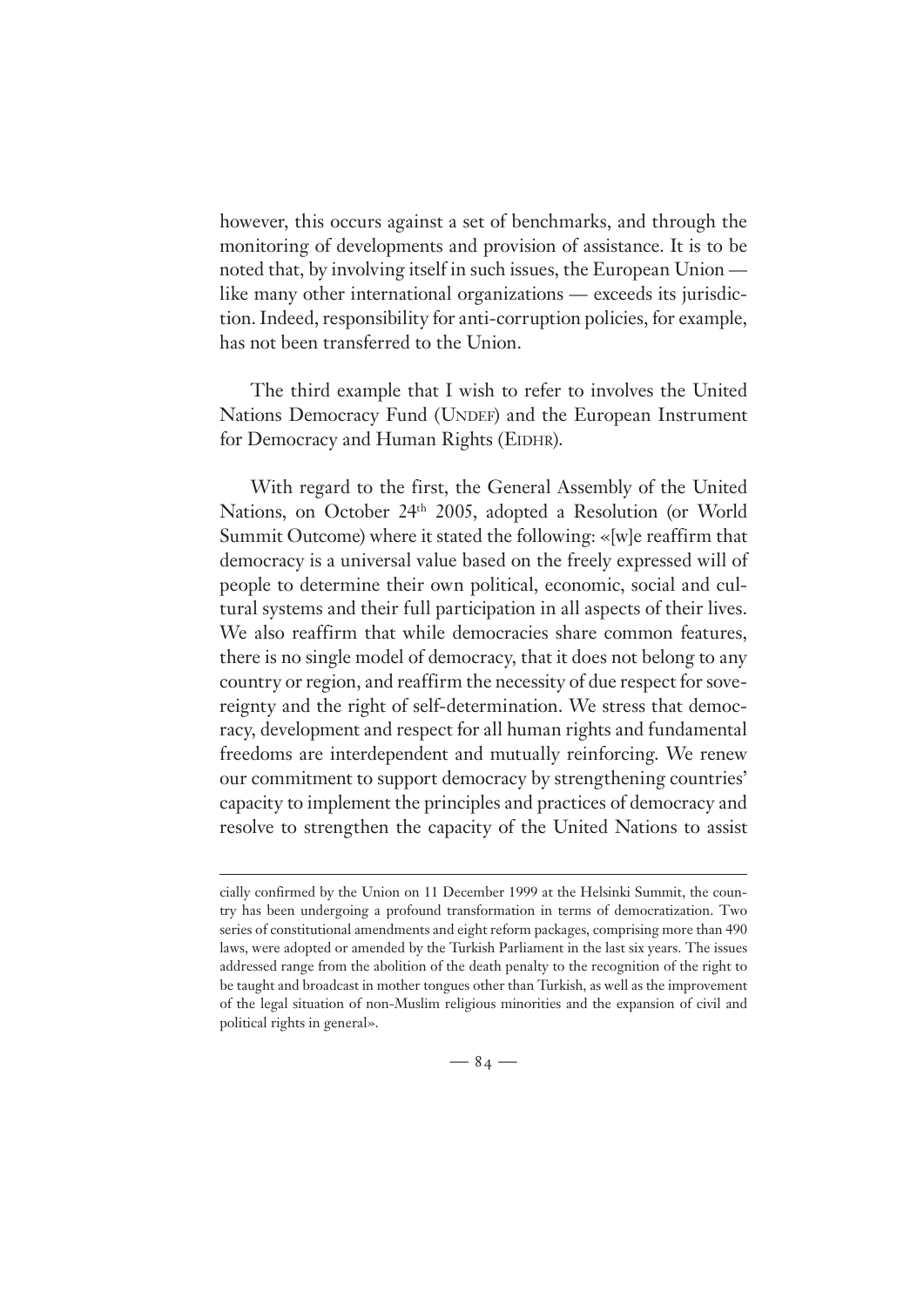Member States upon their request. We welcome the establishment of a Democracy Fund at the United Nations. We note that the advisory board to be established should reflect diverse geographical representation. We invite the Secretary-General to help to ensure that practical arrangements for the Democracy Fund take proper account of existing United Nations activity in this field. We invite interested Member States to give serious consideration to contributing to the Fund $\gg^{24}$ .

UNDEF was established in July 2005, with an Executive Head, a Secretary-General Advisory Board and a Programme Consultative Group. Thus far, 40 Member States have contributed to the Fund, which provides financing to civil society organizations every year, toward the ultimate aim of promoting democracy<sup>25</sup>.

<sup>[ 24 ]</sup> United Nations General Assembly, Resolution, A/RES/60/1, *2005 World Summit Outcome*, 24th October 2005, paras 135-137.

<sup>[ 25 ]</sup> The UNDEF was launched in 2005 as a United Nations General Trust Fund, with the aim of providing support for democratization efforts around the world. It finances projects oriented at strengthening the relations between civil society and governmental bodies, promoting the inclusion and participation of all segments of society in the democratic process and enhancing South-South cooperation. UNDEF preferentially funds projects implemented by civil society organizations selected through a highly competitive process that includes quality control and due diligence, but projects may also be implemented by government bodies, national constitutional bodies, regional entities, intergovernmental bodies and United Nations entities.

The projects, that must fall under one or more of the six main areas indicated by UNDEF (community development, rule of law and human rights, tools for democratization, women, youth, media), can be directed at strengthening democratic dialogue, civil society empowerment, civic education, freedom of information, support for constitutional processes, civil society and especially women's empowerment, civic education and voter registration, access to media, participation rights and the rule of law in support of civil society and transparency.

The large majority of UNDEF projects go to local NGOs in African, Asian and Latin American countries – both in the transition and consolidation phases of democratization. UNDEF also supports a small number of major global and regional projects with a normative and policy focus. Since its creation, UNDEF has supported a total of over 330 projects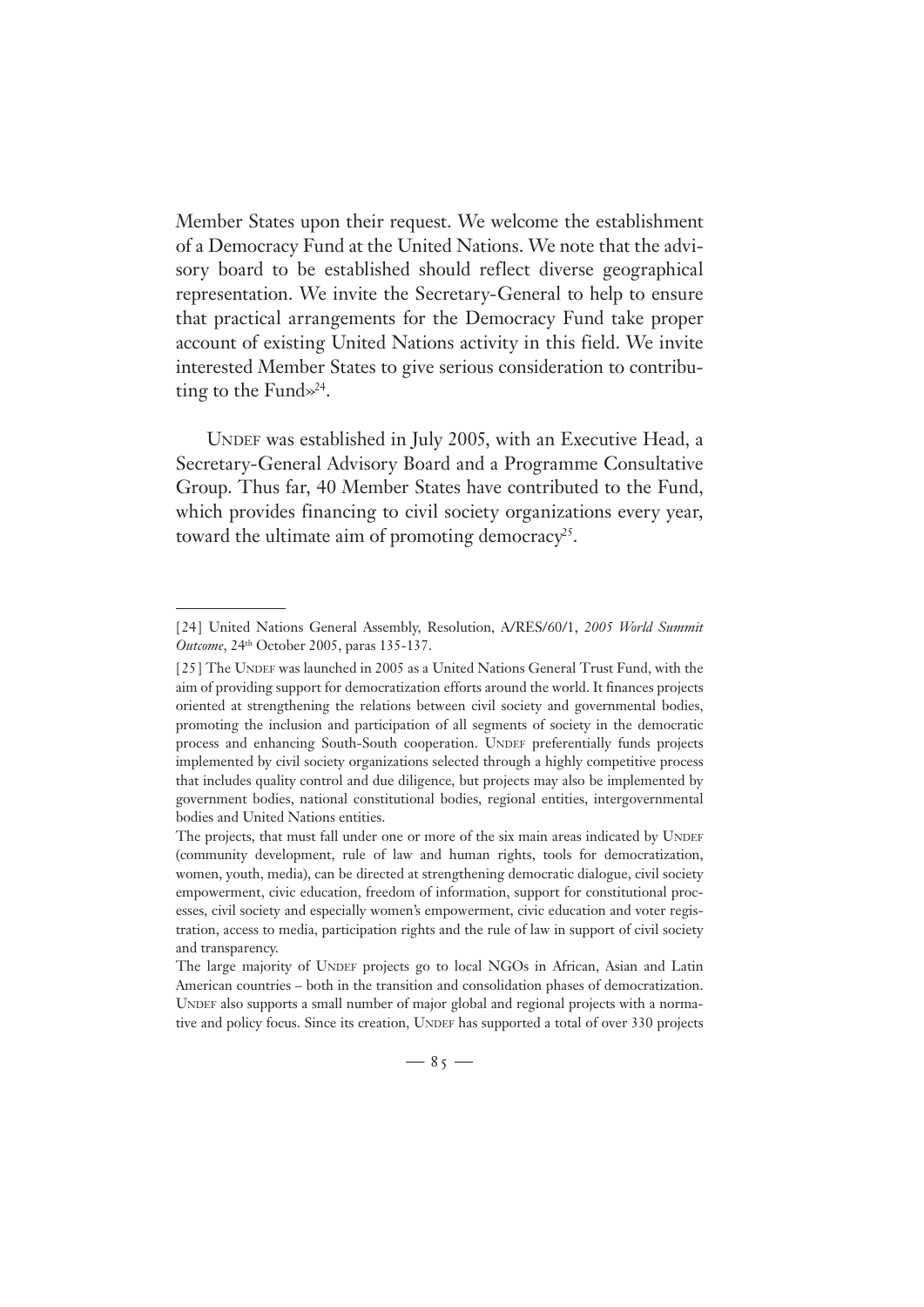As for the EIDHR<sup>26</sup>, European Union Regulation No. 1889/2006 states the following: «[t]his Regulation establishes a European Instrument for Democracy and Human Rights under which the Community shall provide assistance, within the framework of the Community's policy on development cooperation, and economic, financial and technical cooperation with third countries, consistent with the European Union's foreign policy as a whole, contributing to the development and consolidation of democracy and the rule of law, and of respect for all human rights and fundamental freedoms.

in more than 110 countries (United Nations Democracy Fund website, *http://www.un.org/ democracyfund/*).

<sup>[26]</sup> The EIDHR was launched in 2006 with the aim of providing support for democracy and human rights in non-EU countries The instrument can provide assistance where no established development cooperation exists and, in principle without the consent of third country governments. Its main goals are: «[e]nhancing respect for human rights and fundamental freedoms in countries and regions where they are most at risk; [s]trengthening the role of civil society in promoting human rights and democratic reform, in supporting the peaceful conciliation of group interests and in consolidating political participation and representation; [s]upporting actions in areas covered by EU Guidelines: dialogue on Human rights, human rights defenders, the death penalty, torture, children and armed conflicts and violence against women; [s]upporting and strengthening the international and regional framework for the protection of human rights, justice, the rule of law and the promotion of democracy; building confidence in and enhancing the reliability and transparency of democratic electoral processes, in particular through monitoring electoral processes».

The EIDHR can support groups or individuals within civil society which defend democracy as well as intergovernmental organisations that implement the international mechanisms for the protection of human rights. The assistance may be in the form of projects and programmes, grants to finance projects presented by civil society and/or international organizations; grants to human rights advocates, grants to support operating costs of the Office of the UN High Commissioner for Human Rights and the European Inter-University Centre for Human Rights and Democratisation (EIUC), human and material resources for EU election observation missions; and public contracts. The EIDHR can finance not only registered organisations, but also non-legal entities and it provides the possibility of "re-granting": civil society organizations in charge of project implementation can award small grants to other local organizations, non-legal entities or individual human rights defenders. For the years 2007-2013, the EIDHR has a budget of 1,104 billion  $\epsilon$  (European Instrument for Democracy & Human Rights (EIDHR) website, *http://ec.europa.eu/europeaid/ how/finance/eidhr\_en.htm*).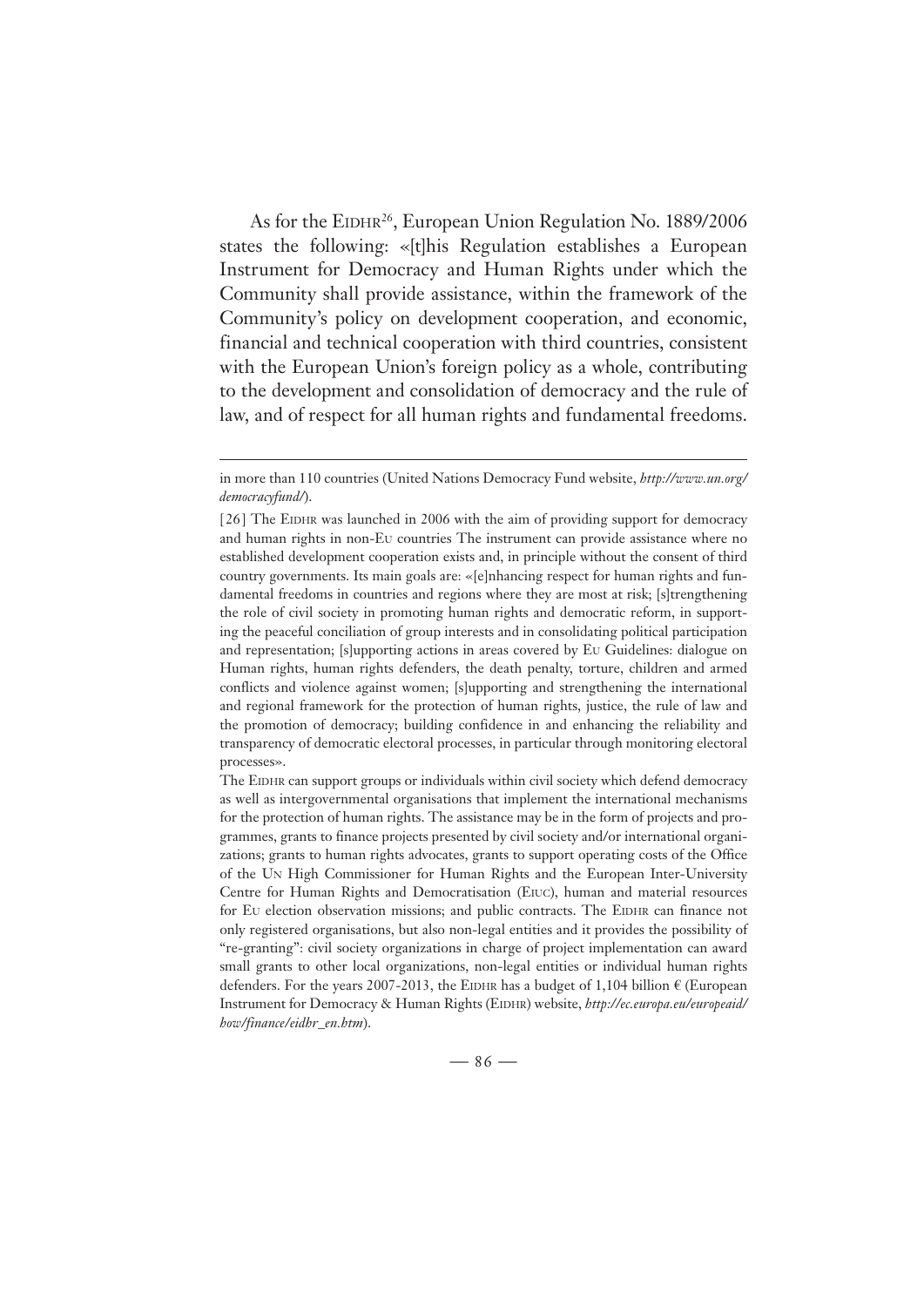Such assistance shall aim in particular at [...] promoting and consolidating democracy and democratic reform in third countries, mainly through support for civil society organisations; [...] strengthening civil society active in the field of human rights and democracy promotion; supporting and strengthening the international and regional framework for [...] the promotion of democracy and the rule of law, and reinforcing an active role for civil society within these frameworks; [...] building confidence in and enhancing the reliability of electoral processes, in particular through election observation missions, and through support for local civil society organisations involved in these processes $\gg$ <sup>27</sup>.

Since 2006, the European Instrument has funded civil society initiatives directed at supporting action on democracy and transparency of democratic electoral processes, in particular through election observation.

This example is different from those described earlier in two respects. In the first place, the addressees of the UN and EU initiatives are national governments only indirectly: both institutions provide incentives for civil societies, so that these may be the entities to put pressure on national governments. In the second place, both global institutions act through financial means, open to requests from interested parties.

My fourth example is Article 11 of the European Convention on Human Rights, which provides that «[e]veryone has the right to freedom of peaceful assembly and to freedom of association [...]. No restrictions shall be placed on the exercise of these rights other

<sup>[ 27 ]</sup> Regulation (EC) No. 1889/2006 of the European Parliament and of the Council of 20 December 2006 on establishing a financing instrument for the promotion of democracy and human rights worldwide, in «Official Journal of the European Union», L 386/1, 29.12.2006.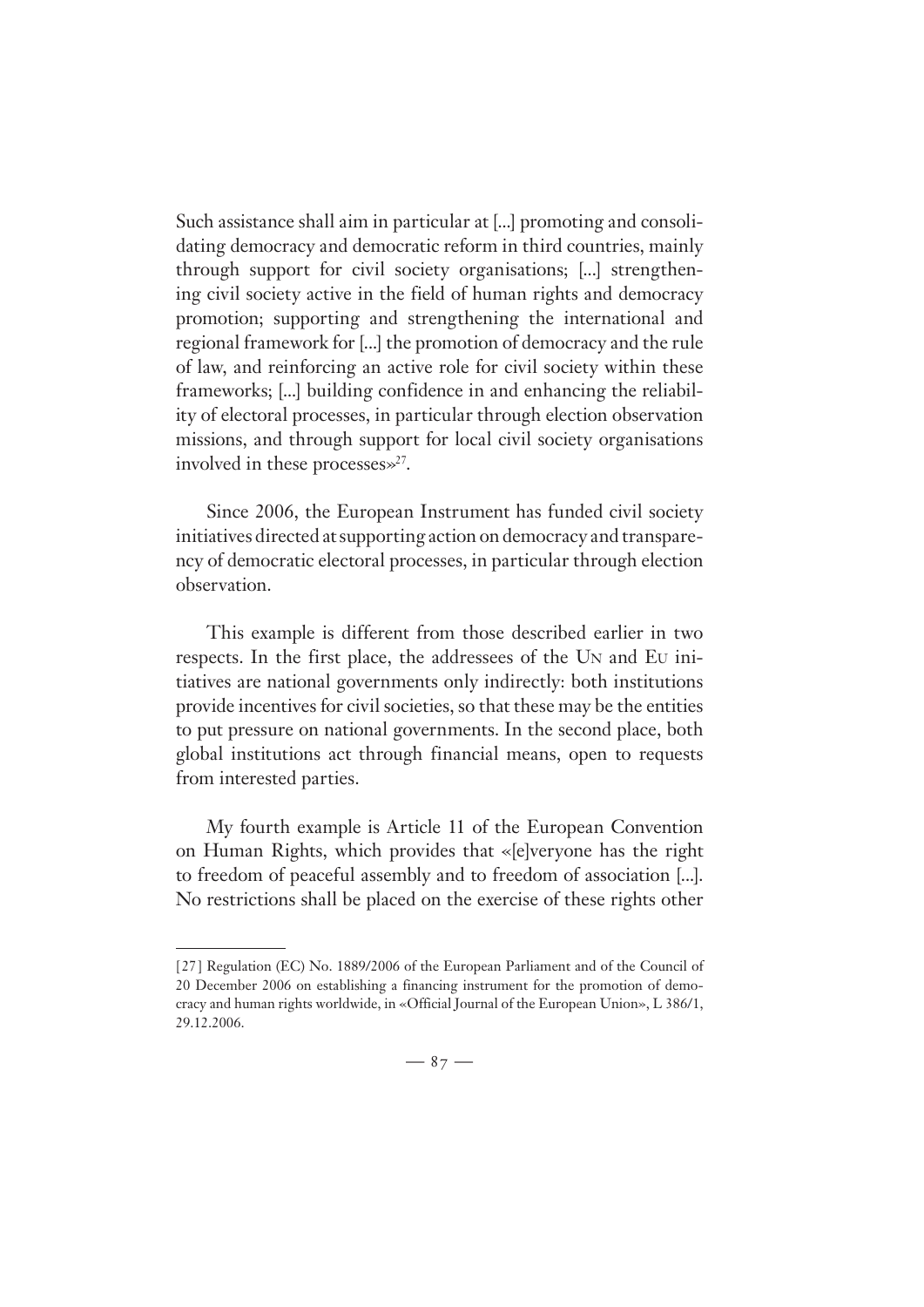than such as are prescribed by law and are necessary in a democratic society in the interests of national security or public safety, for the prevention of disorder or crime, for the protection of health or morals or for the protection of the rights and freedoms of others [...]». The European Court of Human Rights can therefore decide whether, in one of the 47 countries that have ratified the Convention, the dissolution of a political party, or the temporary forfeiture of certain political rights, meets the tests prescribed by the Convention (i.e. that the act has a basis in domestic law; that it pursues one or more of the legitimate aims prescribed by Article 11 of the Convention; that it is necessary in a democratic society, to meet a pressing social need; and that it is proportionate to the aims pursued).

Such an evaluation was carried out, for instance, in the *Refah Partisi (The Welfare Party) and Others v. Turkey* case<sup>28</sup>. The Refah Party, founded in 1983, became, after the 1995 general elections, the largest political party in Turkey. A 1998 Constitutional Court judgement had dissolved Refah on the ground that it had become a «centre of activities contrary to the principle of secularism». The national Constitutional Court had declared that «[d]emocracy is the antithesis of sharia». The Strasbourg Court, on the basis of a careful examination of the national court's decision in the light of the Convention, reached the conclusion that «there ha[d] been no violation of Article 11 of the Convention», as «Refah's dissolution may be regarded as 'necessary in a democratic society' within the meaning of Article 11»29.

<sup>[ 28 ]</sup> ECHR *Refah Partisi (the Welfare Party) and Others v. Turkey* [GC], No. 41340/98, 41342/98, 41343/98 and 41344/98, 13 February 2003.

<sup>[ 29 ]</sup> The European Court of Human Rights was called to judge other cases of dissolution of political parties in Turkey (e.g. the *case of the United Communist Party of Turkey and Others v. Turkey*, 19392/92, 30 January 1998; the *Case of the Socialist Party and Others v. Turkey,*  21237/93, 25 May 1998; the *Case of Freedom and Democracy Party,* 23885/94, 8 December 1999. For a general overview see M. KOÇAK, E. ÖRÜCÜ, *Dissolution of Political Parties in the Name of Democracy: Cases from Turkey and the European Court of Human Rights*, in «Euro-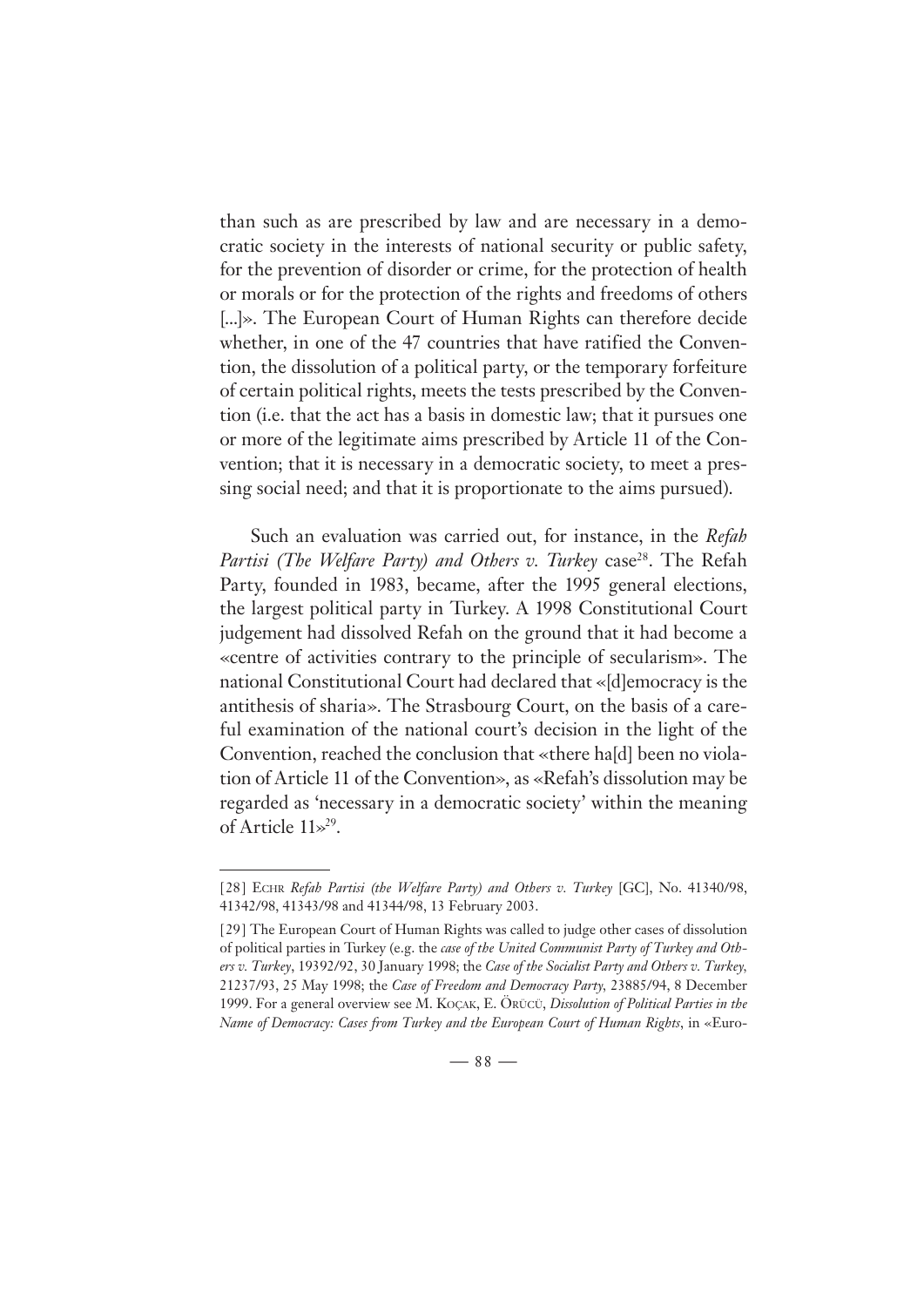This case presents a much higher level of interference, operated by global law, with national law in the field of democracy, in that the supranational court legitimized a repressive strategy adopted by national authorities for the ultimate purpose of defending democracy.

A fifth example is Article 3 of Protocol No. 1 of the European Convention on Human Rights, which provides the following: «[t]he High Contracting Parties undertake to hold free elections at reasonable intervals by secret ballot, under conditions which will ensure

See also the documents of the Venice Commission: *Lignes directrices sur l'interdiction et la dissolution des partis politiques et les mesures analogues, adoptées par la Commission de Venise lors de sa 41e réunion plénière (Venise, 10-11 décembre, 1999)*, CDL-INF(2000)001, http:// www.venice.coe.int/docs/2000/CDL-INF%282000%29001-f.asp and the *Opinion on the Constitutional and Legal Provisions relevant to the Prohibition of Political Parties in Turkey adopted by the Venice Commission at its 78th Plenary Session (Venice, 13-14 March 2009)*, CDL-AD (2009) 006, http://www.venice.coe.int/docs/2009/CDL-AD(2009)006-e.asp.

pean Public Law», Vol. 9, Issue 3, 2003). However, the *Refah Partisi (The Welfare Party) and Others v. Turkey* was the first case in which the Court endorsed a decision to ban a political party. On this case, see D. KUGELMANN, *Die streitbare Demokratie nach der EMRK / Politische Parteien und Gottesstaat: Das Urteil des EGMR zur Auflösung der Wohlfahrtspartei in der Türkei*, in «Europäische Grundrechte Zeitschrift», Vol. 30, October, 2003, Heft 17-20, p. 533; M. LEVINET, *Droit constitutionnel et Convention européenne des droits de l'homme. L'incompatibilité entre l'Etat théocratique et la Convention européenne des droits de l'homme/ À propos de l'arrêt rendu le 13 février 2003 par la Cour de Strasbourg dans l'affaire Refah Partisi et autres c/Turquie*, in «Revue française de droit constitutionnel», n. 57, 2004, p. 207; P. HAR-VEY, *Militant democracy and the European Convention on Human Rights*, in «European Law Review», Vol. 29, no. 3, June, 2004, p. 407; Y. MERSEL, *The dissolution of political parties: the problem of internal democracy*, in «International Journal of Constitutional Law», Vol. 4, no. 1, January 2006, p. 84; P. MACKLEM, *Militant democracy, legal pluralism, and the paradox of self-determination*, in «International Journal of Constitutional Law», Vol. 4, no. 3, July 2006, p. 488; A. NIEUWENHUIS, *The Concept of Pluralism in the Case-Law of the European Court of Human Rights*, in «European Constitutional Law Review», no. 3, 2007, p. 367. On the «militant democracy», see also K. LOEWENSTEIN, *Militant Democracy and Fundamental Rights, I*, in «The American Political Science Review», no. 3, June 1937, 417 and more recently see M. THIEL (ed.), *The «Militant Democracy» Principle in Modern Democracies*, Farnham, Ashgate, 2009; S. ISSACHAROFF, *Fragile Democracies*, in «Harvard Law Review», April 2007, Vol. 120, Issue 6, p. 1405; A. SAJÓ (ed.), *Militant Democracy*, Utrecht, Eleven International Publishing, 2004.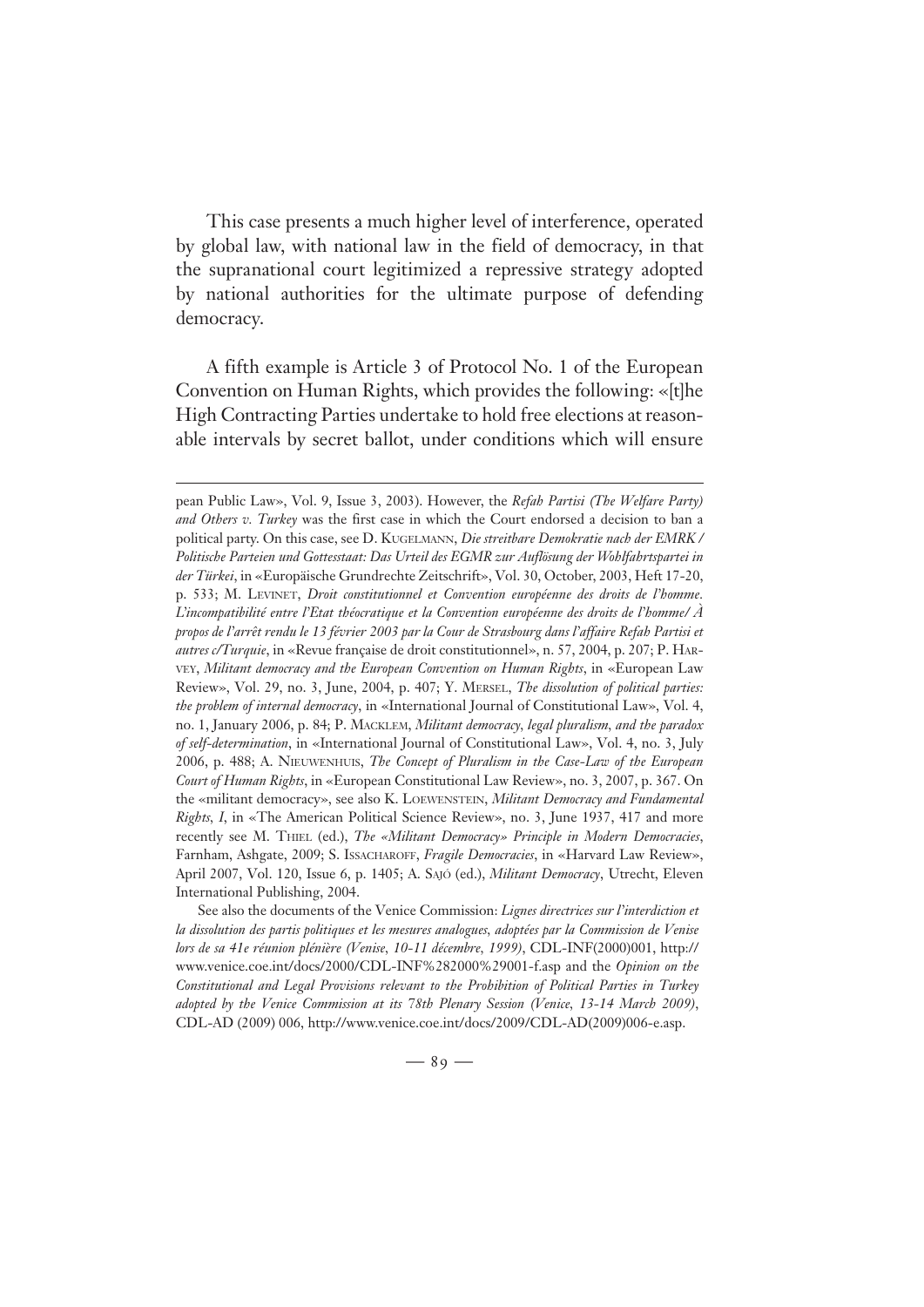the free expression of the opinion of the people in the choice of the legislature».

A violation of this article was alleged in the case of *Yumak and Sadak v. Turkey of* 8 July 200830 because, according to two Turkish nationals, «the imposition of an electoral threshold of 10% in parliamentary elections interfered with the free expression of the opinion of the people in the choice of the legislature».

The Grand Chamber of the Strasbourg Court maintained that «[d]emocracy constitutes a fundamental element of the 'European public order', and the rights guaranteed under Article 3 of Protocol No. 1 are crucial to establishing and maintaining the foundations of an effective and meaningful democracy governed by the rule of law», and reached the conclusion that «in general a 10% electoral threshold appears excessive. In that connection, [the Court] concurs with the organs of the Council of Europe, which have stressed the threshold's exceptionally high level and recommended that it be lowered [...]. It compels political parties to make use of stratagems which do not contribute to the transparency of the electoral process. In the present case, however, the Court is not persuaded that, when assessed in the light of the specific political context of the elections in question, and attended as it is by correctives and other guarantees which have limited its effects in practice, the threshold has had the effect of impairing in their essence the rights secured to the applicants by Article 3 of Protocol No. 1. There has accordingly been no violation of that provision»<sup>31</sup>.

<sup>[ 30 ]</sup> ECHR, *Yumak and Sadak v. Turkey* [GC], no. 10226/03, 8 July 2008.

<sup>[ 31 ]</sup> On this case, see R. ZIMBRON, *The Unappreciated Margin: Turkish Electoral Politics before the European Court of Human Rights*, in «Harvard ILJ Online», Vol. 49, November 13, 2007, p. 10; M. LEVINET, *Droit constitutionnel et Convention européenne des droits de l'homme: La confirmation de l'autonomie des États en matière de choix des systèmes électoraux. Brèves réflexions sur l'arrêt rendu par la Cour européenne des droits de l'homme dans l'affaire* Yumak et Sadak c/Turquie *(Gr. Ch., 8 juillet 2008)*, in «Revue française de Droit con-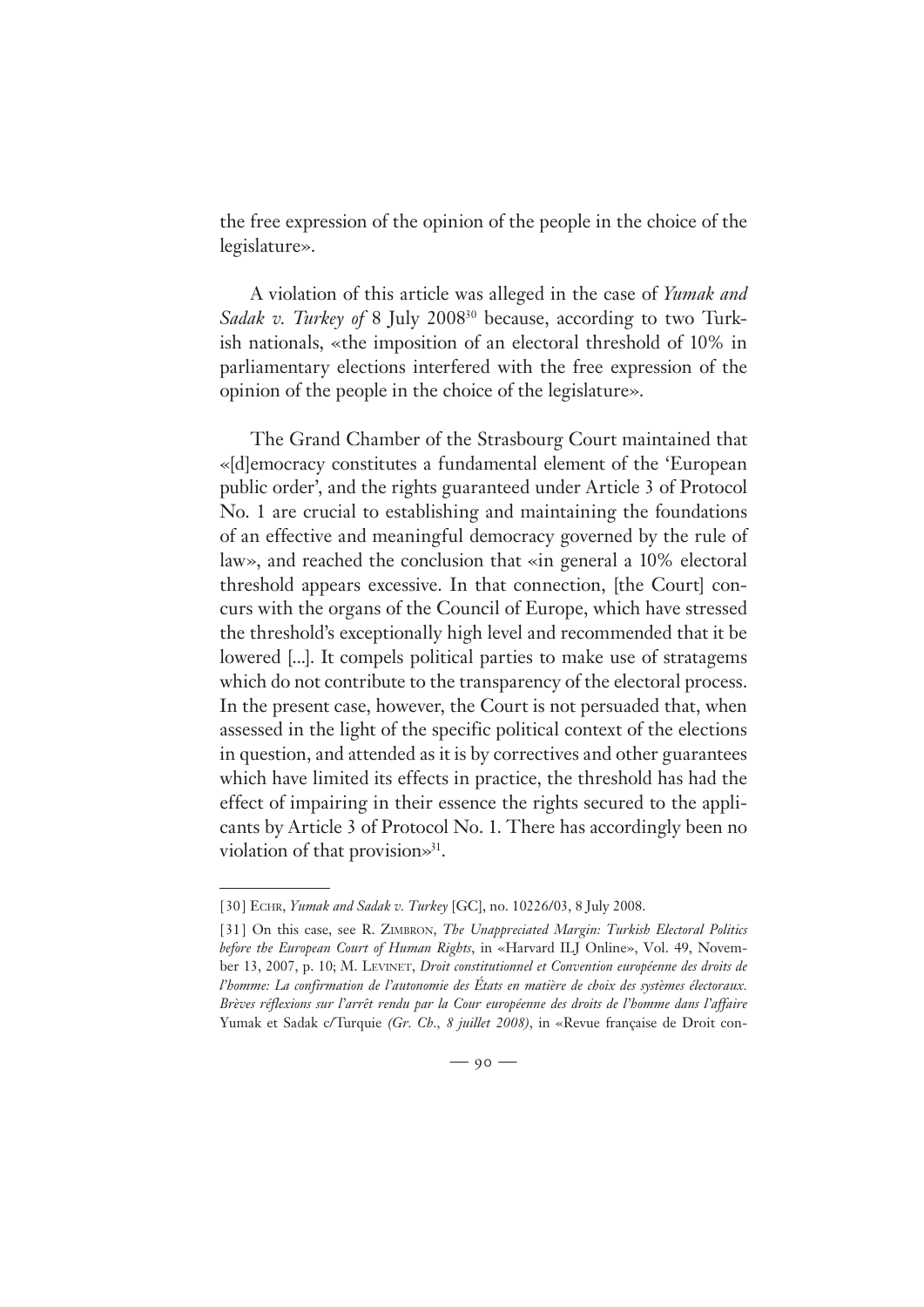The Court makes use of a supranational standard of legality to measure the degree of democracy exhibited by a national government, and this standard is derived not from a global definition of national democracy, but rather from an internationally recognized human right (along the same lines, the Council of Europe established, in 1990, the European Commission for Democracy through Law — better known as the Venice Commission — for the purpose of upholding the three principles of Europe's constitutional heritage: democracy, human rights and the rule of law, in four key areas: constitutional assistance; elections and referendums, political parties; co-operation with constitutional courts and ombudspersons; and transnational studies, reports and seminars).

The last example that I wish to analyse here is provided by the history and processes of the Second Gulf War and of the Iraqi transition. On March 20<sup>th</sup>, 2003, a Multinational Force of 49 Nations<sup>32</sup> invaded Iraq. Some countries supported the invasion in a nonmilitary fashion; many others subsequently withdrew their troops. On April 21st, 2003, the Coalition created a Coalition Provisional Authority (CPA), a transitional government of Iraq, endowed with executive, legislative and judicial authority. In May 2003, the Coalition pronounced the «mission accomplished», signalling the end of major armed combat engagements. Saddam Hussein was captured in December 2003. On June 28<sup>th</sup>, 2004, the CPA transferred the «sovereignty of Iraq» to the «Iraqi Transitional Government», which began the trial of Saddam Hussein and the process of moving

stitutionnel», n. 78, Avril 2009, p. 423; J. LEVIVIER, *Droit à des élections libres*, in «Journal du Droit International», Juillet-Août-Septembre 2009, n. 3/2009, p. 1072; D. POPOVIC, *Prevailing of Judicial Activism over Self-Restraint in the Jurisprudence of the European Court of Human Rights*, in «Creighton Law Review», n. 42, 2009, p. 361, S. GOLUBOK, *Right to Free Elections: Emerging Guarantees or Two Layers of Protection*? in «Netherlands Quarterly of Human Rights», Vol. 27/3, 2009, p. 361.

<sup>[32] «</sup>Coalition of the Willing»: phrase first used in the late 1980s to refer to nations acting collectively, often in defiance of the UN.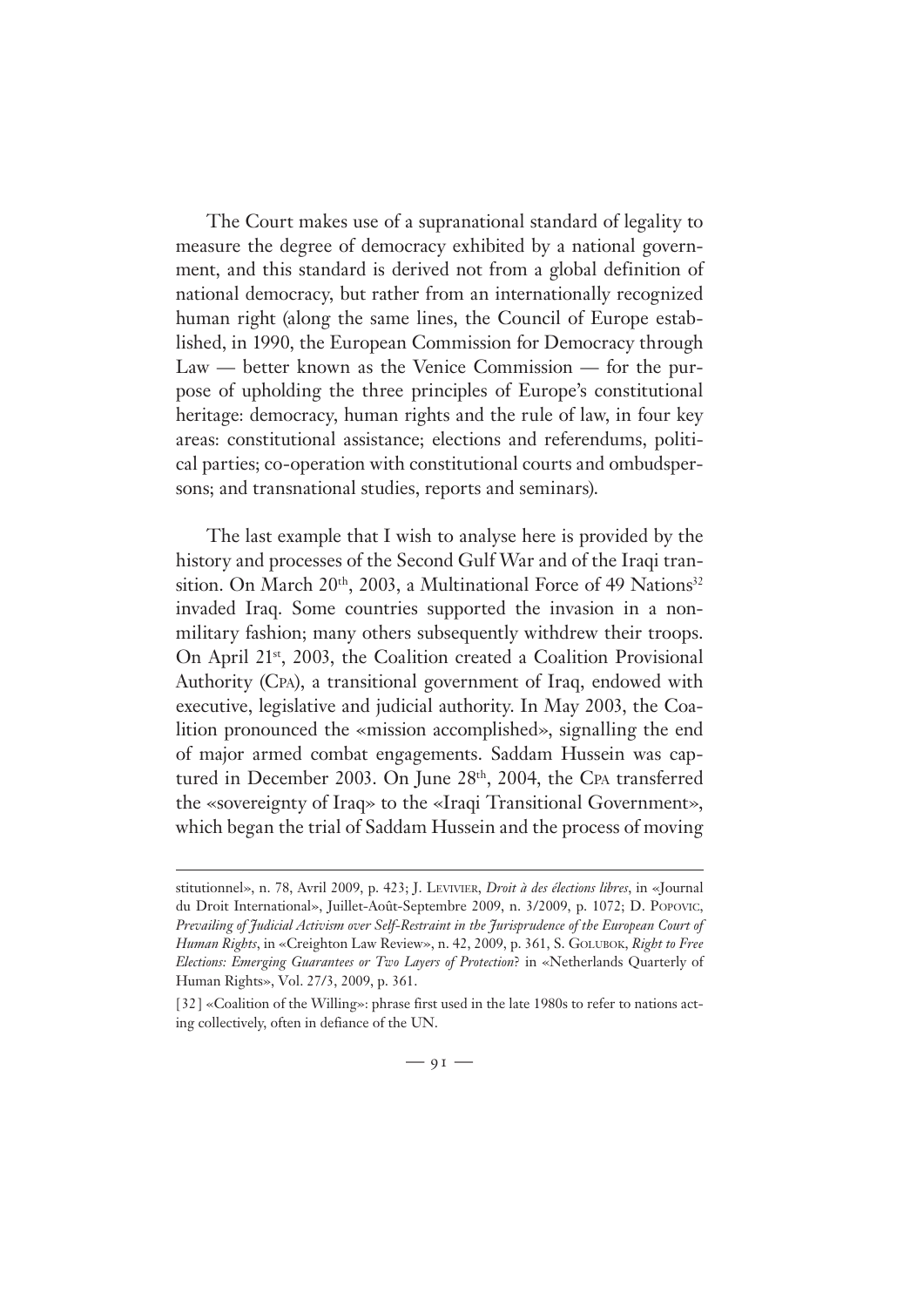towards the establishment of open elections. On January 31<sup>st</sup>, 2005, direct democratic elections were held, electing members to the Transitional National Assembly, which was tasked with drafting a Constitution — a document that was ratified on October 15<sup>th</sup>, 2005. On December 15th, 2005, the members of the Iraqi National Assembly were elected. Finally, on May 20<sup>th</sup>, 2006, the Government of Iraq took office, succeeding to the Iraqi Transitional Government.

These steps were taken in accordance with the procedural provisions of Chapter VII of the UN Charter, which require a Security Council decision to determine the existence of a threat to peace, of a breach of the peace or of an act of aggression (Article 39). A complex structure was created by the United Nations in order to establish democracy in Iraq: a Special Representative for Iraq of the Secretary-General<sup>33</sup>; a United Nations Assistance Mission for Iraq UNAMI<sup>34</sup>; a Development Fund for Iraq, and an International Advisory and Monitoring Board of that Fund<sup>35</sup>; and a Multinational Force (MNF)<sup>36</sup>.

<sup>[ 33 ]</sup> Security Council Resolutions 1483(2003), para. 8, 1546(2004), para. 7, 1770(2007), para. 2, 1830(2008), para. 2 and 1883(2009), para. 2.

<sup>[ 34]</sup> Security Council Resolutions 1500(2003), para. 2, 1546(2004), para. 7, 1770(2007), para. 2, 1830(2008), para. 2 and 1883(2009), para. 2.

<sup>[ 35 ]</sup> Security Council Resolution 1483(2003), paras. 12 and 17, 1546 (2004), para. 24, 1905(2009). Proceeds from export sales of petroleum products and natural gas are deposited into the Fund.

<sup>[36]</sup> Security Council Resolutions 1511(2003), para. 13 and 1546(2004), paras. 9-15. The mandate of UNAMI, of the Fund, of the Board and of the MNF have been extended with Resolutions 1619 and 1637 (2005), 1700 (2006), 1770 and 1790 (2007), 1830 and 1859(2008), 1883 (2009), 1905(2009) and 1936(2010). At the end of 2010, the Council adopted three resolutions to terminate: UN-supervised arrangements for the Development Fund for Iraq with effect from June 30, 2011, Resolution 1956(2010); «the weapons of mass destruction, missile, and civil nuclear-related measures» imposed upon Iraq since 1991, Resolution 1957(2010), and the residual activities of the Oil-for-Food Programme, Resolution 1958(2010).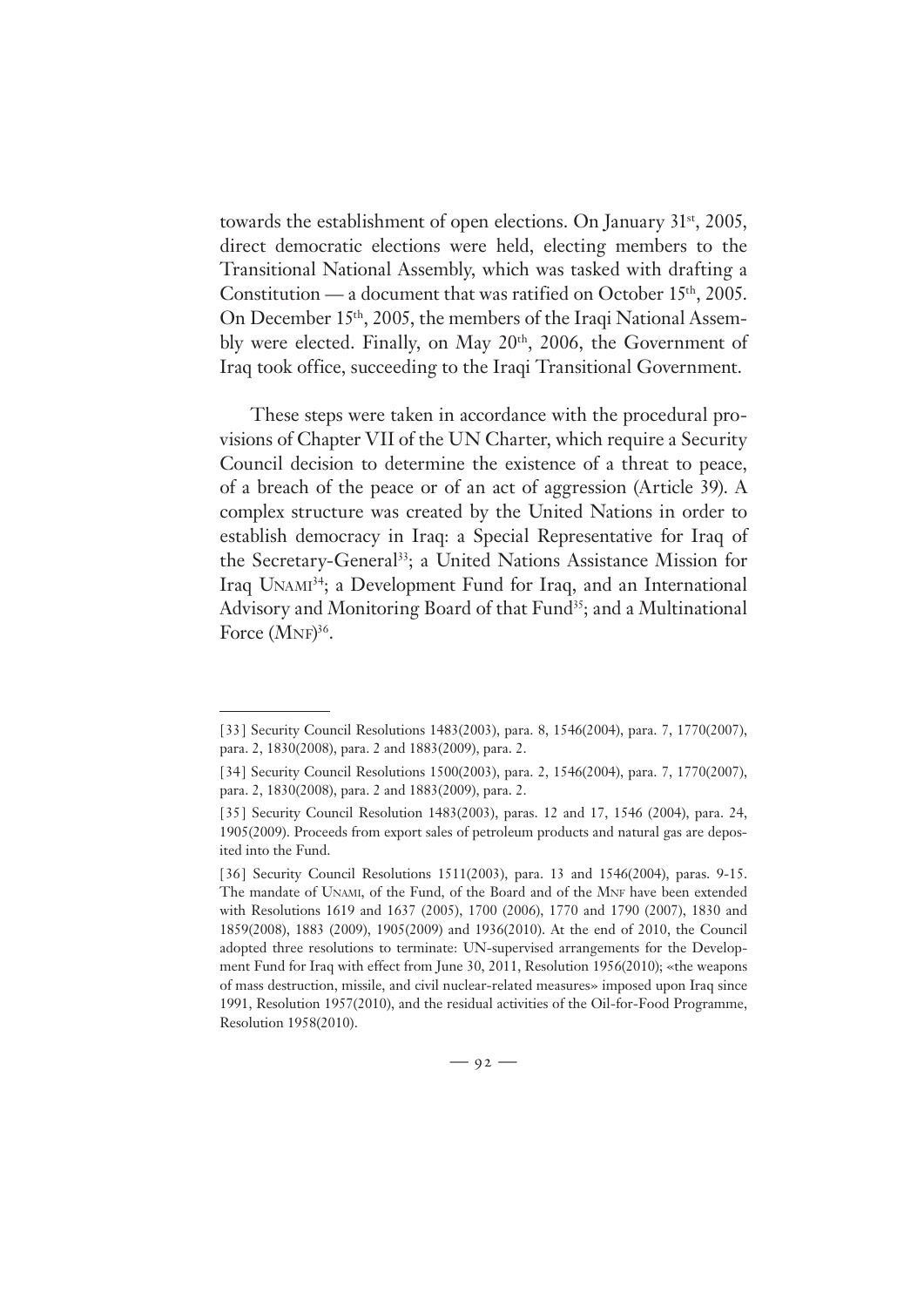The purpose of these efforts was to give to the United Nations a «leading role in assisting the efforts of the Iraqi people and Government in developing institutions for representative government and in promoting national dialogue and unity»<sup>37</sup>. The importance of the United Nations' role «in advising, supporting and assisting the Iraqi people and Government to strengthen democratic institutions, advance inclusive political dialogue and national reconciliation, facilitate regional dialogue, aid vulnerable groups including refugees and internally displaced persons, strengthen gender equality, promote the protection of human rights, and promote judicial and legal reform» was reaffirmed in August 2010<sup>38</sup>.

During the transition, it was held to be important to ensure welfare, security, stability, self-determination<sup>39</sup> and the presence of an internationally recognized, representative government to assume the responsibilities of the Authority $40$ .

According to the Security Council, the concept of democracy included the right of the Iraqi people to determine their own political future and control over their own natural resources<sup>41</sup>; to independence, sovereignty, unity and territorial integrity<sup>42</sup>; to the rule of law<sup>43</sup>; to democracy, including free and fair elections<sup>44</sup>;

<sup>[ 37 ]</sup> Security Council Resolution 1619(2005), 1 (no. 3).

<sup>[ 38]</sup> Security Council Resolution 1936(2010), 1 (no. 7).

<sup>[39]</sup> Security Council Resolution 1483(2003), para. 4.

<sup>[40]</sup> Security Council Resolution 1511(2003), para. 1.

<sup>[41]</sup> Security Council Resolutions 1511(2003),1 (no. 2), 1546(2004), para. 3, and 1637(2005), p. 1 (no. 4).

<sup>[ 42 ]</sup> Security Council Resolution 1546(2004),1 (no. 3),Resolutions 1619(2005), 1, (no.2) and 1637(2005), 1 (no. 3).

<sup>[43]</sup> Security Council Resolution 1546(2004), 1 (no. 10).

<sup>[44]</sup> *Ibid.*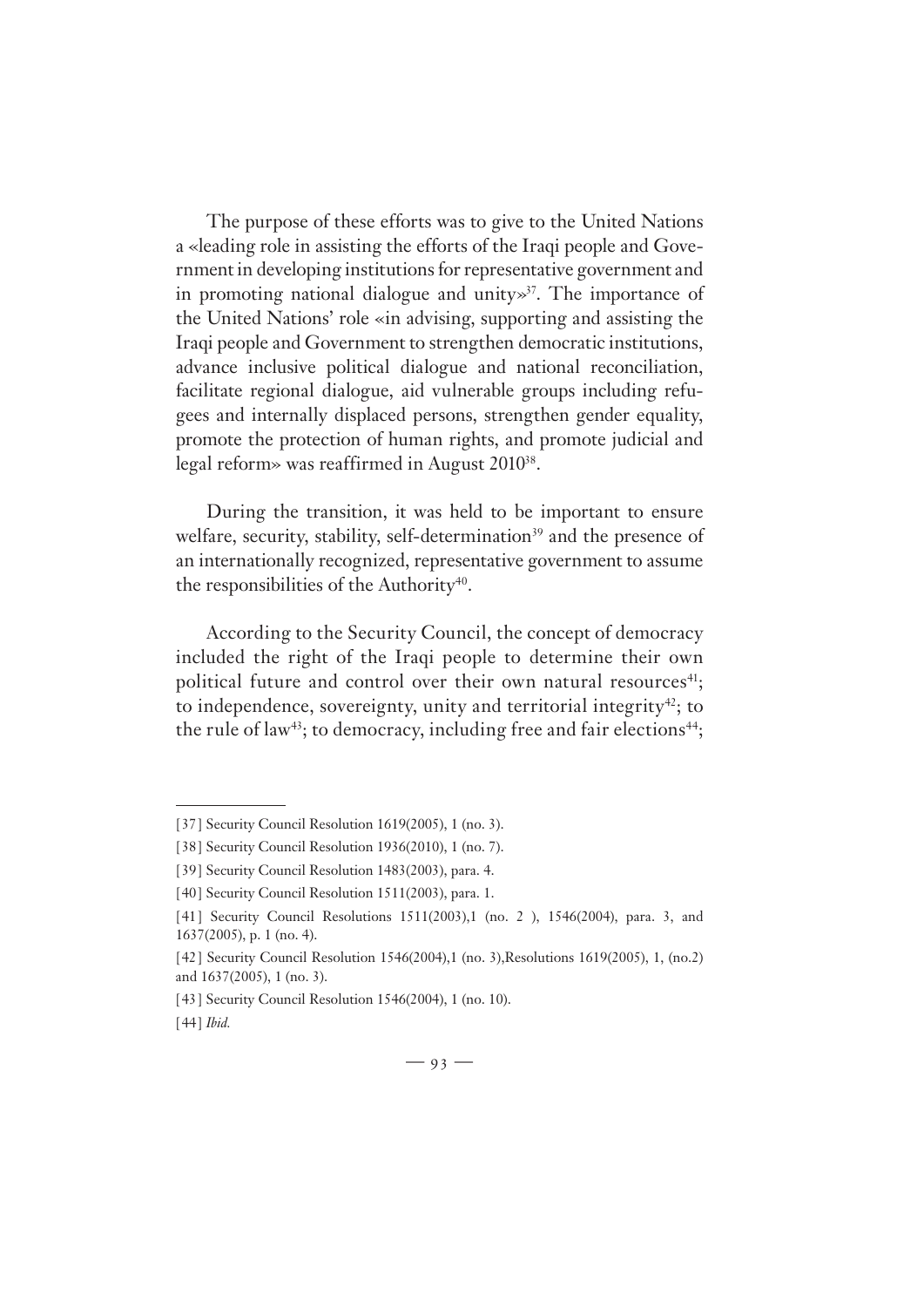and to an internationally recognized, representative government of Iraq<sup>45</sup>.

This last case raises the question of whether democracy can be imposed by military force. We might recall, in this regard, the achievements of occupation forces in Germany and Japan after World War II, and, more recently, in Bosnia and Herzegovina; however, the question of whether democracy can be imposed from outside, or can grow only by means of indigenous development<sup>46</sup>, can also be raised in the present context.

## III. DOES THE GLOBAL LEGAL SPACE THREATEN OR ENHANCE DEMOCRACY?

What do these cases have in common, and what are the differences between them? All the regulatory regimes examined operate at a supra-national level, and most of them at a regional level.

As for the subject of regulation, all cases refer to national democracies. But all consider democracy in conjunction with human rights (and some additionally with the rule of law).

The addressees of these interventions are national governmental institutions; in most cases on a direct basis, in others (namely those concerning UNDEF and EIDHR) through civil societies.

The power to originate proceedings rests on a request from either national governments (as occurs in the context of the EU

<sup>[ 45 ]</sup> Security Council Resolution 1483(2003), para. 22.

<sup>[ 46 ]</sup> See S. CASSESE, *The Globalization of Law*, in «NYU Journal of International Law and Politics», Vol. 37, n. 4, 2005, Summer, p. 973-974.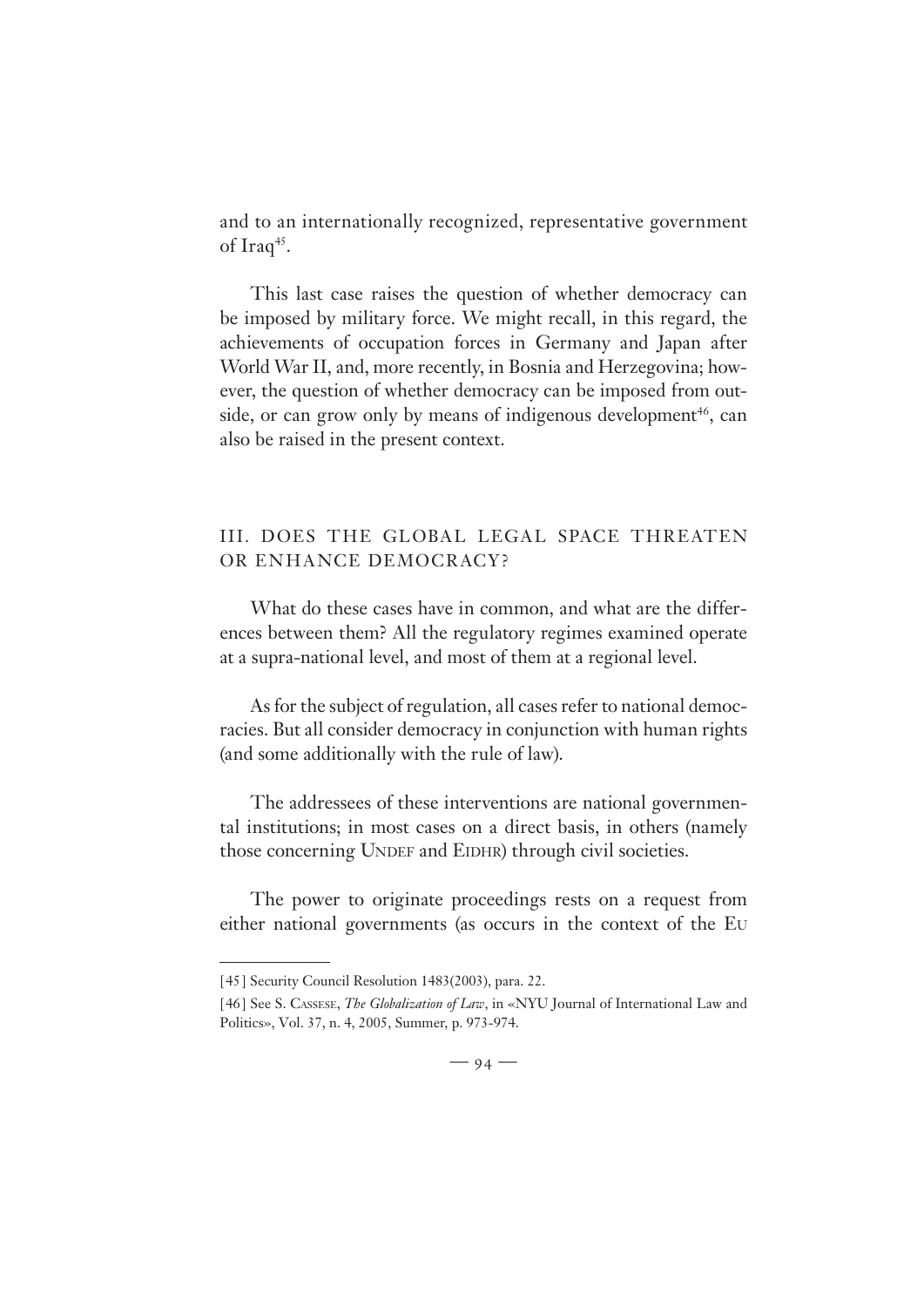enlargement process and of the ODIHR), or private parties (as in the UNDEF, EIDHR, and ECHR cases). Only in the case of the UN Security Council does the power to start proceedings rest with the authority that possesses jurisdiction.

Interventions consist in monitoring, issuing recommendations, and providing assistance; or, in the case of the ECHR, adjudicating, and, in those of UNDEF and EIDHR, in financing.

Benchmarks are undisclosed, with the exception of those relevant to the European Union enlargement process (where the benchmarks consist of the Copenhagen criteria) and to ECHR judgements (where the benchmark is the European Convention) $47$ .

Finally, only the assessments given by the EU Commission and the European Court of Human Rights are binding. The remaining interventions constitute guidelines or incentives, promote, or advise, but do not bind.

The examples raise a number of different sets of questions.

Firstly, can democracy be imported from above (or protected from the outside)<sup>48</sup>? Should not democracy rely on self-creation and

<sup>[47]</sup> This lack of detailed indicators is significant: see K.E. DAVIS, B. KINGSBURY, S.E. MERRY, *Indicators as a Technology of Global Governance*, New York University School of Law, Global Administrative Law Series, IILJ Working Paper 2010/2, http://www.iilj.org/ publications/documents/2010-2.Davis-Kingsbury-Merry.pdf*.*

<sup>[ 48 ]</sup> The focus of the present contribution is on the promotion of democracy by global institutions, not on the import-export of democratic institutions and processes between countries. On this last topic there is a large body of literature. See P. BURNELL, R. YOUNGS (eds.), *New Challenges to Democratization*, London, Routledge, 2010; M. MCFAUL, *Advancing Democracy Abroad: Why We Should and How We Can*, Lanham, Rowman & Littlefield, 2010; A. MAGEN, T. RISSE, M.A. MCFAUL (eds.), *Promoting Democracy and the Rule of Law: American and European Strategies*, Basingstoke, Palgrave, 2009; Z. BARANY, R.G. MOSER, *Is Democracy Exportable?*, Cambridge, Cambridge University Press, 2009; L. MORLINO, A.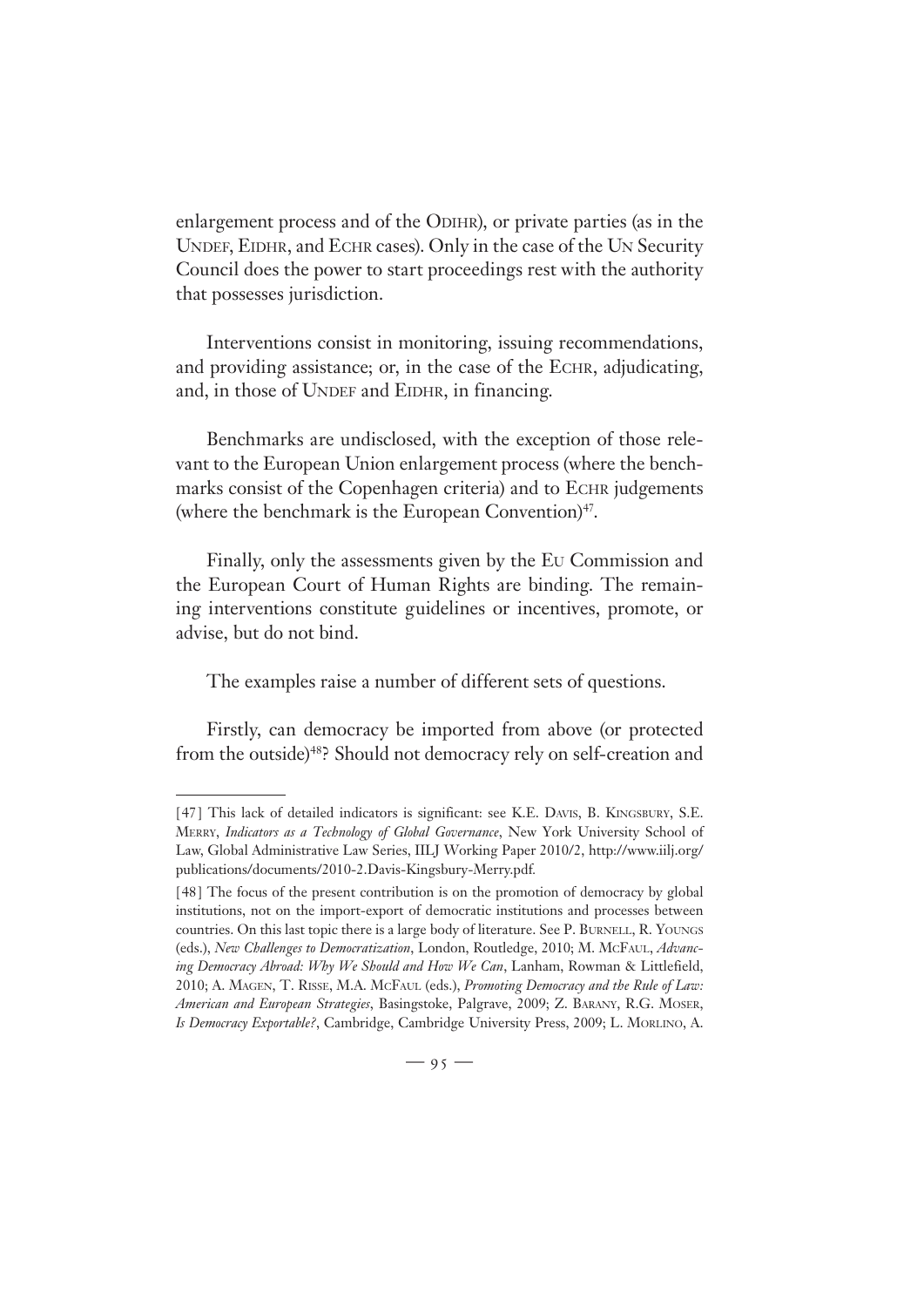self-preservation, instead of depending on external pressures? How democratic is an imported democracy? And what is the proper role of the «demos» in a democracy? If global institutions are affected by a democratic deficit, as there is no direct election at the global level, are they entitled to impose or promote democracy in national settings?

This argument descends into a contradiction: if democracy can only be self-given, the only way to introduce or protect democracy in a non-democratic country<sup>49</sup> (given that the people cannot express themselves through elections) is through a non-democratic, but domestic process: for example, a popular upheaval. However, as history teaches, the introduction of democracy, or its protection $50$ against authoritarian impulses, are not necessarily domestic processes: they can be the product of external pressures or conditions, provided that these allow, after a certain amount of time, for local

MAGEN, *International Actors, Democratization and the Rule of Law: Anchoring Democracy?*, London, Routledge, 2009; P. GRILLI DI CORTONA, *Come gli Stati diventano democratici*, Bari-Roma, Laterza, 2009; L. DIAMOND, *The Spirit of Democracy: The Struggle to Build Free Societies through the World*, New York, Henry Holt and Company, 2008; P.F. NARDULLI, *International Perspectives on Contemporary Democracy*, Baltimore, University of Illinois Press, 2008; N.S. TEIXEIRA, *The International Politics of Democratization: Comparative Perspectives*, London, Routledge, 2008. On the emergent international backlash against democracy promotion, T. CAROTHERS, *The continuing backlash against democracy promotion*, in P. BURNELL, R. YOUNGS (eds.), *New challenges to democratization*, *cit.*, pp. 59-73; L. DIAMOND, *The Spirit of Democracy*, above, ch. 3, «The Democratic Recession», pp. 56-87; L. MORLINO and A. MAGEN (eds.), *International actors, Democratization and the Rule of law: Anchoring democracy?*, above; *Crying for freedom*, in «The Economist International», January, 16th 2010, p. 54.

<sup>[ 49 ]</sup> Assuming that «the people» do not agree to being governed by non-democratic rules. The existence of such support is often difficult to ascertain. But one can assume that, in this case, non-democratic rulers do enjoy some popular support. Therefore, there is some kind of (very limited degree of) democracy.

<sup>[50]</sup> On the conceptual distinction between democracy promotion and protection, see P.C. SCHMITTER, I. BROUWER, *Conceptualizing*, *Researching and Evaluating Democracy Promotion and Protection*, EUI Working Paper, SPS No. 99/9, *http://cadmus.eui.eu/dspace/ bitstream/1814/309/1/sps99\_9.pdf*.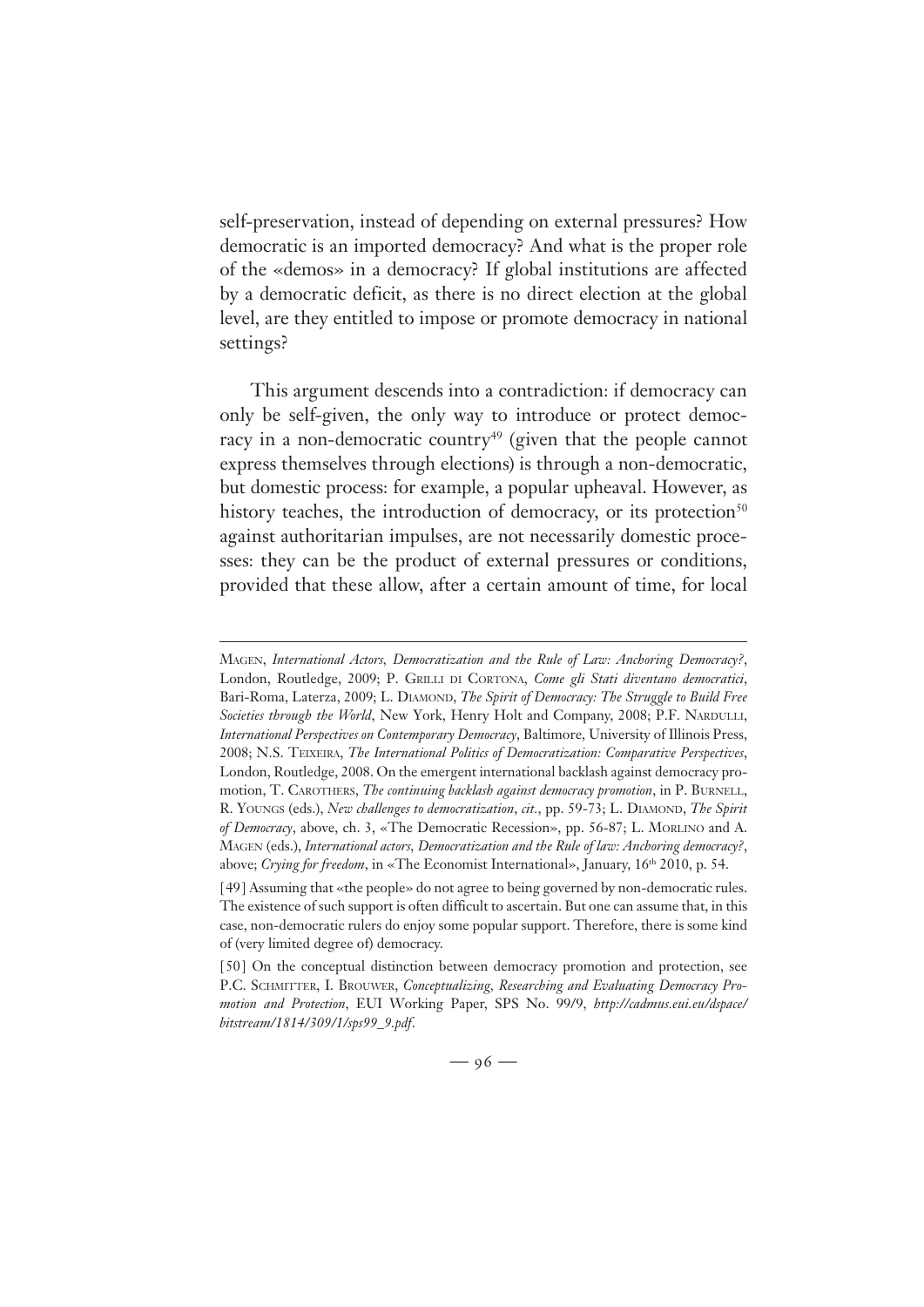elections to be held. Therefore, external pressures or conditions can play the same role as a constituent process.

Moreover, democracy does not consist only of periodically held elections, but also of controlling special interest predomination, making institutions more inclusive by protecting individual and minority rights, and of fostering collective deliberation. And global institutions are well equipped for doing  $so<sup>51</sup>$ .

Finally, democratic regimes, even those which are well-developed, are full of flaws. For example, the British democracy does not allow people in prison to vote<sup>52</sup>. Therefore, external checks can be useful in improving democratic institutions and practices.

Secondly, as there is not only one type or kind of democracy<sup>53</sup>, the following question arises: *which* democracy should be imported or protected from the outside? For example, should the emphasis be placed on free elections, or, rather, on a multi-party system? What about freedom of information, public access to official documents, equality, and the separation of powers? Should the global

<sup>[51]</sup> This point is made incisively by R.O. KEOHANE, S. MACEDO and A. MORAVCSIK, *Democracy-Enhancing Multilateralism*, cited above at note 10.

<sup>[ 52 ]</sup> ECHR, Hirst v. The United Kingdom [IV Sect.] no. 2 - 74025/01 [2004] 30 March 2004.

<sup>[ 53 ]</sup> See UN, *Guidance Note of the Secretary General on Democracy*, March 2010, 2: «The UN has long advocated a concept of democracy that is holistic: encompassing the procedural and the substantive; formal institutions and informal processes; majorities and minorities; men and women; governments and civil society; the political and the economic; at the national and the local levels. It has been recognized as well that, while these norms and standards are both universal and essential to democracy, there is no one model: General Assembly Resolution 62/7 posits that 'while democracies share common features, there is no single model of democracy' and that 'democracy does not belong to any country or region'. Indeed, the ideal of democracy is rooted in philosophies and traditions from many parts of the world. The Organization has never sought to export or promote any particular national or regional model of democracy».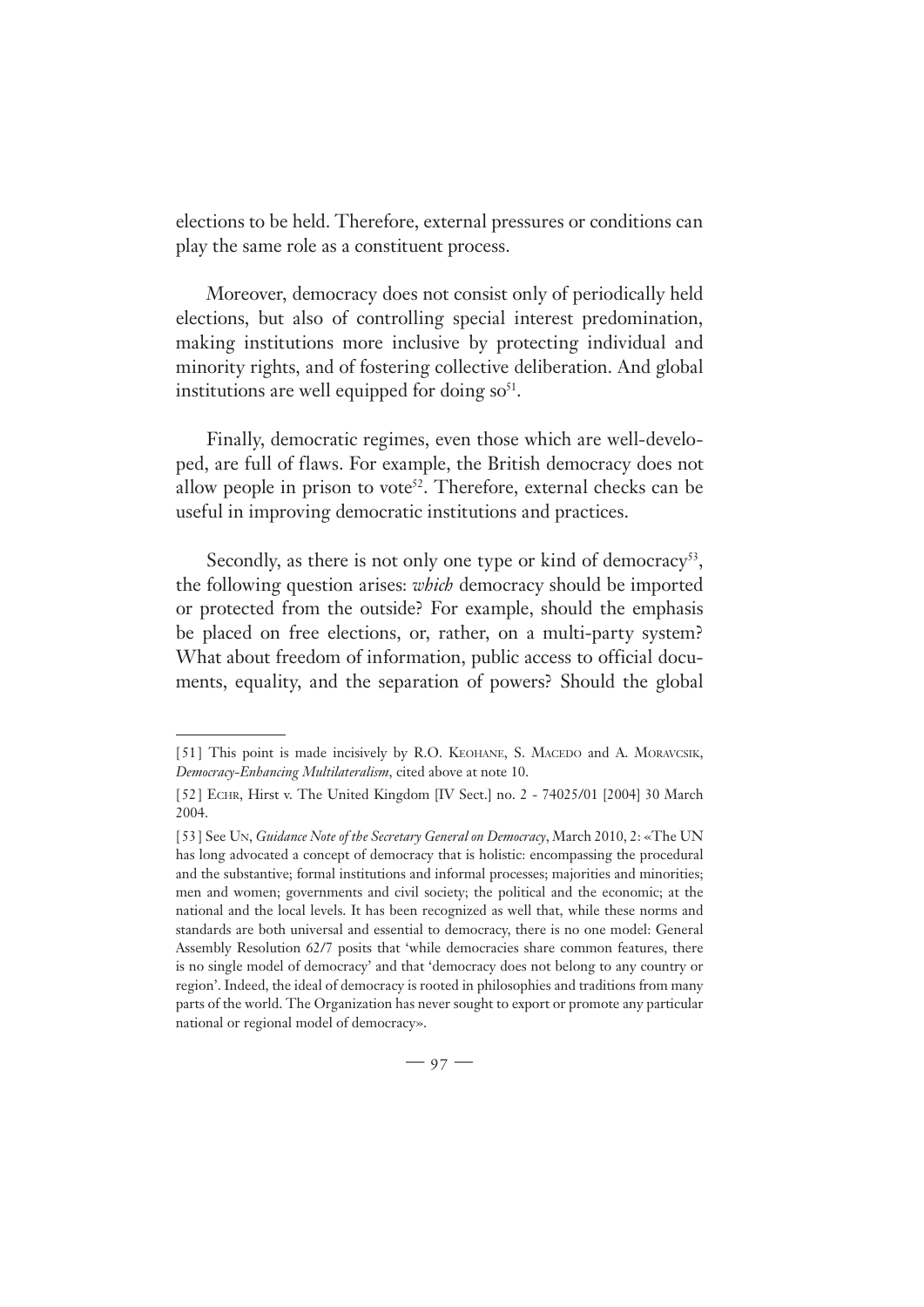legal space also lend its support to forms of «militant democracy» («*streitbare Demokratie*»)54? Which attitude should the global system adopt vis-à-vis anti-system actors (such as insurrectionist parties) and secessionism (such as separatist parties)? Should the members of the judiciary be appointed through a democratic process, or selected according to merit?

This is a much more difficult question. Even if it is assumed that democracy can be transplanted from above, one must recognise that the choice from such a vast range of different alternative interpretations of the concept of democracy results from a non-democratic process, if left in the hands of global institutions. However, experience shows that democratic institutions imported from the outside are indeed capable of adjusting to the domestic context.

One good example of such an adjustment is that of local government in Germany. The *Länder* structure, while not entirely new, was introduced under pressure from allied military forces, following the American federalist example. After a few years, however, they evolved into an entirely novel institution; in their new context, they became different bodies from the originals upon which they were modelled.

Thirdly, at which stage should the global legal space defend democracy? At its very inception, seeking only to introduce democratic institutions? Or at a later stage too, in order to protect and safeguard democracy against extremism or other kinds of attack?

<sup>[54] «</sup>A democracy capable of defending itself against anti-democratic actors who use the democratic process in order to subvert it»: P. HARVEY, *Militant democracy and the European Convention on Human Rights*, cited above at note 29, p. 408.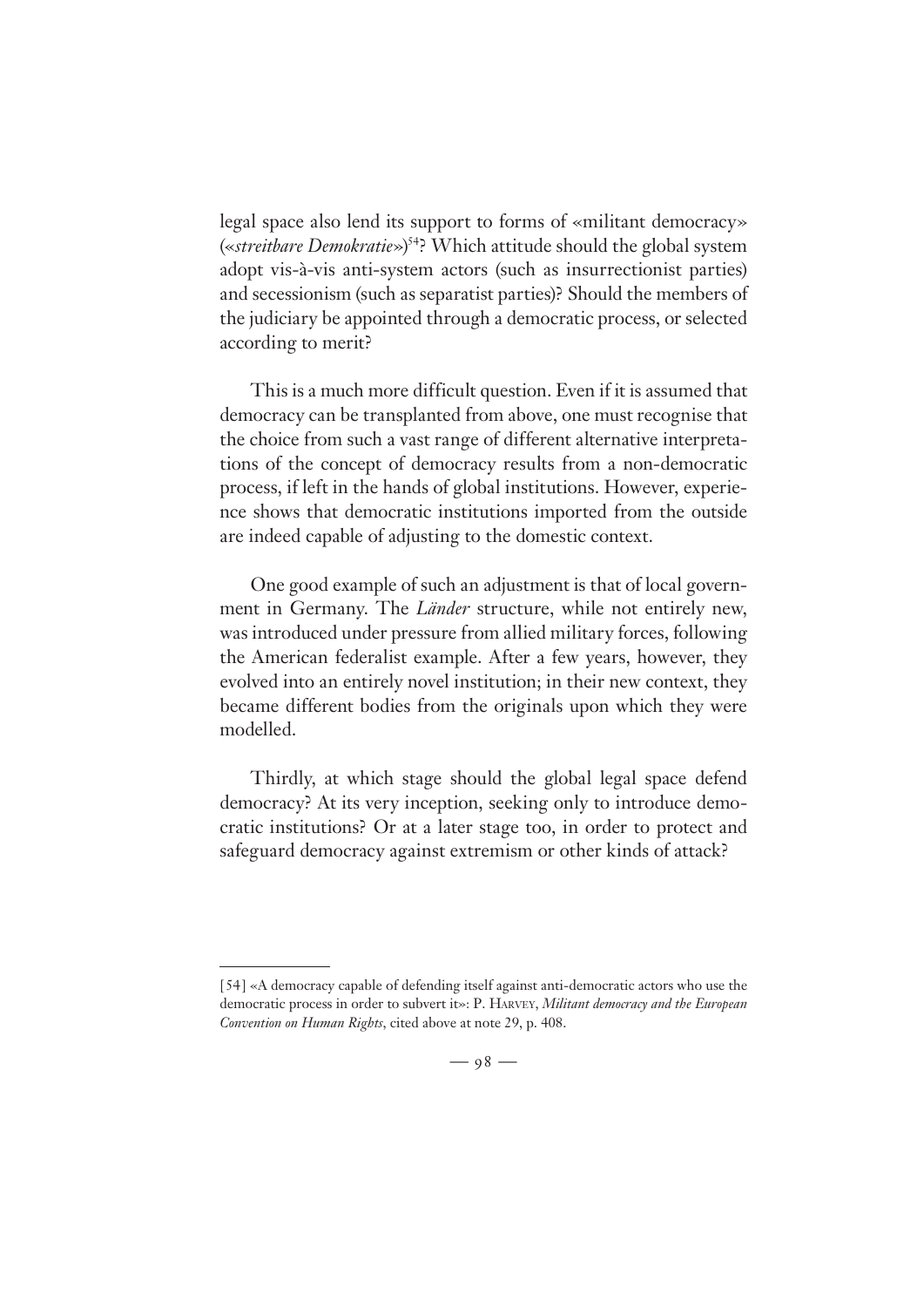The democratic process is not necessarily a machine that runs by itself. In every democracy there are developments and setbacks. Therefore, corrections are necessary.

The example of the European Court of Human Rights is instructive, as its interference with national democracies, including mature ones, puts pressure on national governments to democratize: the domestic legal order is subject to a penalty in case of non-compliance. The Strasbourg Court introduces a «dialogue» between a global court and national governments.

This result raises a different question. A favourable international environment is important for the survival of democracy<sup>55</sup>. But can external pressures or conditions, even if they come from above (global bodies, or a group of foreign governments), genuinely be effective?

Lastly, which is the authority endowed with the power to decide when conflicting values arise, and, in particular, in extreme cases? Is it more democratic to prohibit or exclude insurrectionary and secessionist parties from the electoral arena, or to leave them to act freely? Must the domestic legal order adjust to the global standards? And where does the legitimacy of global standards come from, given that the global legal space is not democratic itself (i.e. that there is no cosmopolitan «demos»; no global public opinion, debate or deliberation; no global political party; no global elections; and no World Parliament<sup>56</sup>)?

<sup>[ 55 ]</sup> G. CAPOCCIA, *Defending Democracy: reactions to extremism in interwar Europe*, Baltimore and London, Johns Hopkins University Press, 2005, p. 224.

<sup>[56]</sup> The government of international organizations is an undemocratic «bureaucratic bargaining system» (R. DAHL, *Can international organizations be democratic? A skeptic's view*, in I. SHAPIRO and C. HACKER-CORDÓN (eds.), *Democracy's Edges*, Cambridge, Cambridge University Press, 1999, p. 33). For a different point of view, see A. BUCHANAN and R.O.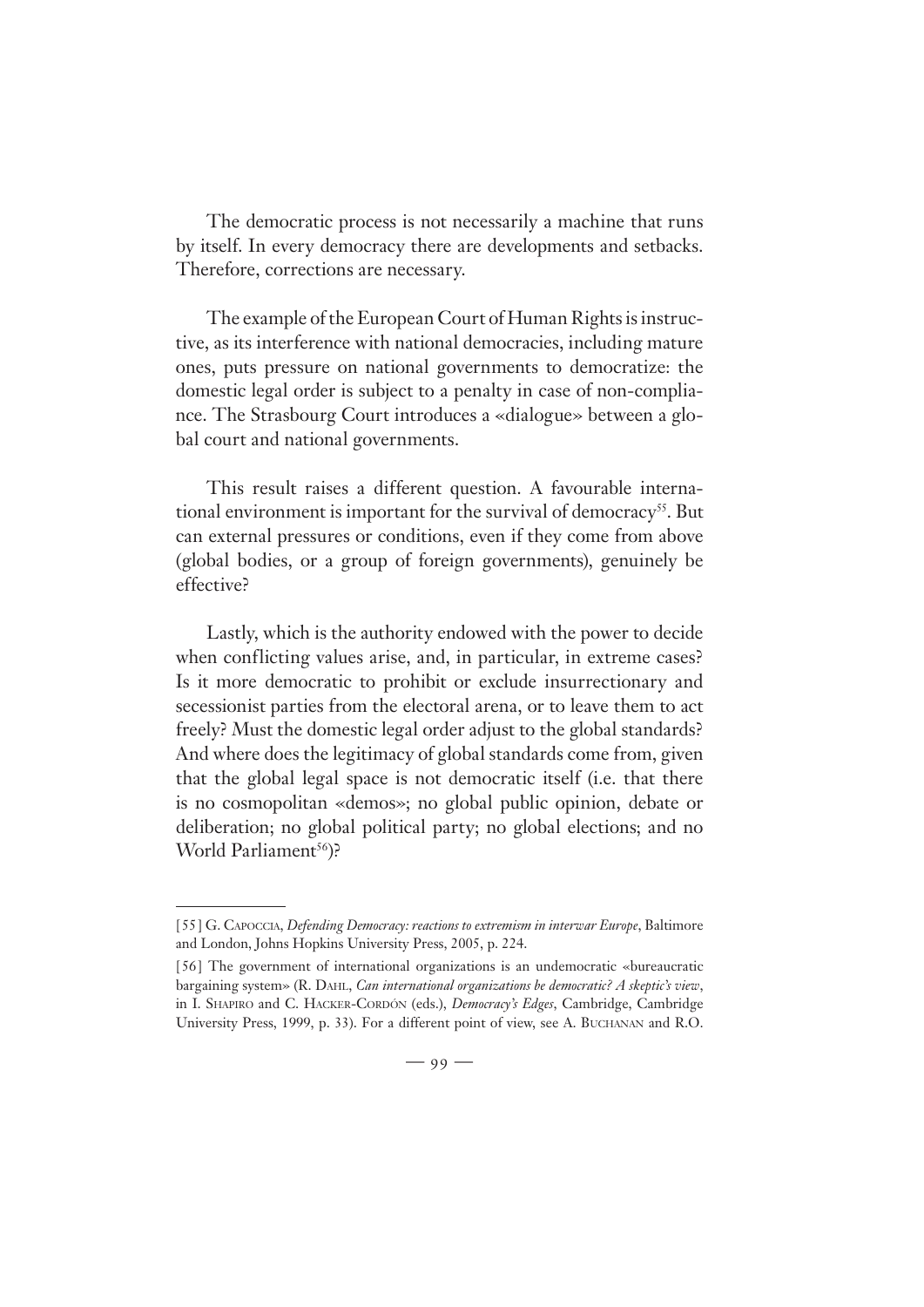However, a real conflict between the legitimacy of global decisions and that of domestic authorities occurs only in extreme cases. With a few exceptions, global institutions establish standards not in order to impose, but rather to promote and induce democracy in domestic governments. They want — as a rule — national governments to respect democratic principles; they do not, however, seek to force such principles onto domestic institutions.

The final observation brings me back to my point of departure. Democracy is strongly correlated with the rule of  $law<sup>57</sup>$  and with economic development<sup>58</sup>. In terms of the former, «[t]he relation-

[ 58 ] See S.M. LIPSET, *Some Social Requisites of Democracy: Economic Development and Political Legitimacy*, in «The American Political Science Review», Vol. 53, No. 1, (Mar., 1959) p. 69; L. DIAMOND, *Economic Development and Democracy Reconsidered*, in G. MARKS and L. DIAMOND (eds.), *Reexamining Democracy: Essays in Honor of Seymour Martin Lipset*, London, Sage, 1992, pp. 93-139; A. PRZEWORSKI, M.E. ALVAREZ, J.A. CHEIBUB, F. LIMONGI, *Democracy and Development: Political Institutions and Well-Being in the World, 1950-1990*, Cambridge, Cambridge University Press, 2000; A. SEN, *Development as Freedom*, New York, Anchor Books, 2000. Sen introduced a new perspective in the understanding of the causal relationship between economic development and democracy. In his view «[a] country does not have to be deemed fit for democracy; rather, it has to become fit through democracy» (A. SEN, *Democracy as a Universal Value*, in «Journal of Democracy» 10.3, 1999, p. 4).

Democracy is also seen as instrumental to other goals of the international community, such as peace and security, as noted by the European Council, by the European Parliament and by the United Nations Secretary-General: «The best protection for our security is a world of well-governed democratic states. Spreading good governance, supporting social and political reform, dealing with corruption and abuse of power, establishing the rule of law and protecting human rights are the best means of strengthening the international order» (European Council, *A Secure Europe in a Better World - European Security Strategy 2003*, Brussels, 12 December 2003, p. 10). «[D]emocratisation and good governance are not only ends in themselves, but are also vital for poverty reduction, sustainable development, peace

KEOHANE, *The Legitimacy of Global Governance Institutions*, in «Ethics and International Affairs», Vol. 20, 2006, p. 405.

<sup>[ 57 ]</sup> See L. MORLINO, A. MAGEN, *International Actors, Democratization and the Rule of Law, Anchoring Democracy?*, cited above at note 49; T. CAROTHERS (ed.), *Promoting the Rule of Law Abroad: In Search of Knowledge*, Washington, Carnegie Endowment for International Peace, 2006; J.M. MARAVALL, A. PRZEWORSKI (eds.), *Democracy and the Rule of Law*, Cambridge, Cambridge University Press, 2003.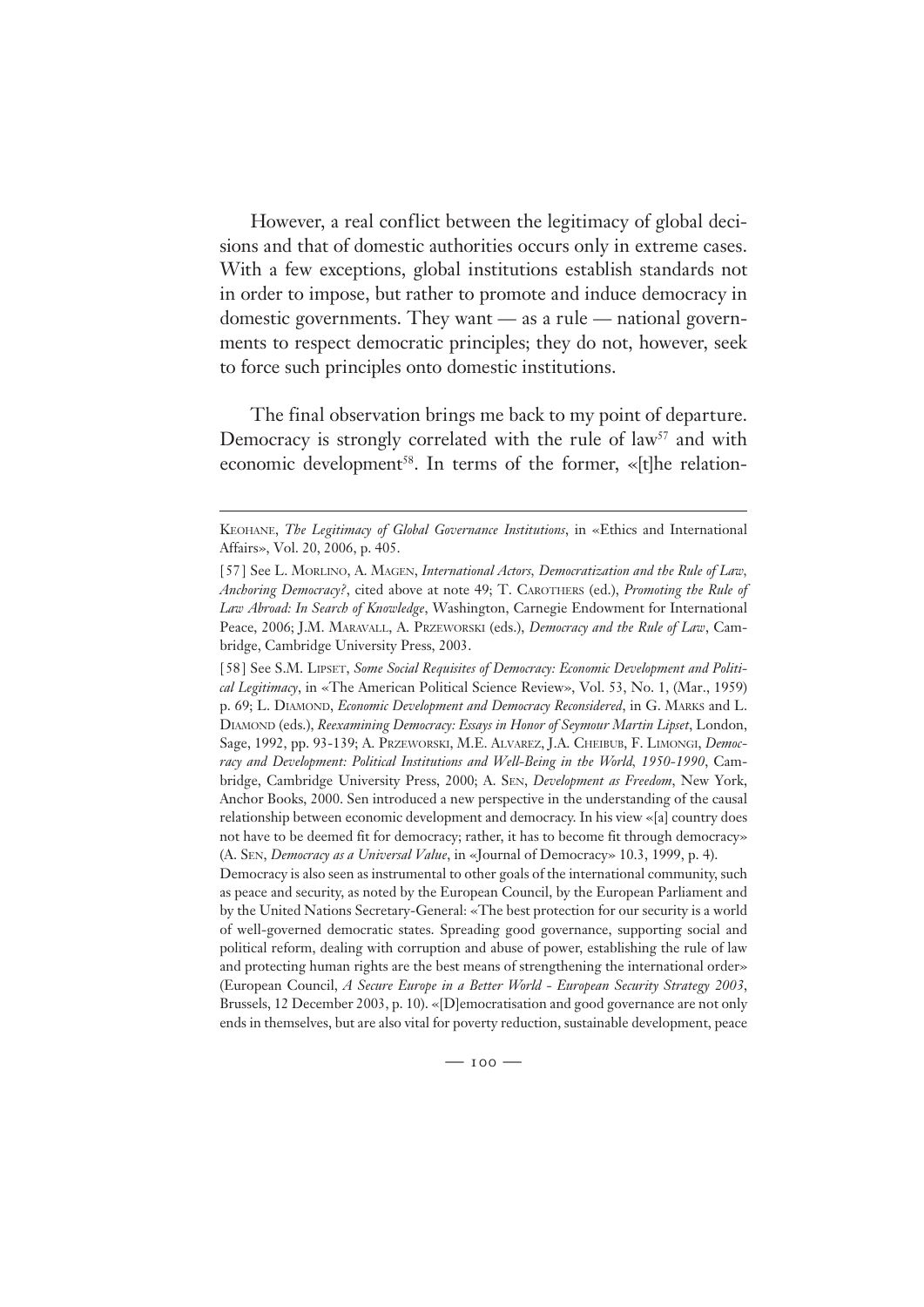ship between the rule of law and liberal democracy is profound. The rule of law makes possible individual rights, which are at the core of democracy. A government's respect for the sovereign authority of the people and a constitution depends on its acceptance of law»59. In terms of the latter, «[...] for democracy to *endure*, historical experience suggests that the chances for democratic survival are directly linked to per capita  $GNP*^{60}$ .

This correlation has led many global institutions, such as the World Bank and the European Union, first, to develop indicators to evaluate and monitor respect for democracy and compliance with the rule of law; and then, to provide assistance and aid in order to promote both. Institutions engaged in promoting economic development have also become engaged in promoting a better institutional setting for policymaking, through encouraging efficient administration, enhanced transparency and accountability, disclosure laws, more secure property rights, protection of shareholders, and anticorruption regulations.

and stability; [...] as demonstrated by the EU's internal integration process, democracy helps to deliver not only political and civil rights, but also economic, cultural and social rights, including solidarity» (European Parliament, Resolution on *Democracy building in external relations*, P7\_TA(2009)0056*,* 22 October 2009, in "Official Journal of the European Union", C 265, E/3, 30.09.2010). «Democracy, based on the rule of law, is ultimately a means to achieve international peace and security, economic and social progress and development, and respect for human rights — the three pillars of the United Nations mission as set forth in the Charter of the UN» (K.M. BAN, *Guidance Note of the Secretary-General on Democracy*, 11 September 2009, p. 2).

<sup>[ 59 ]</sup> T. CAROTHERS, *The Rule-of-Law Revival*, in T. CAROTHERS (ed.), *Promoting the Rule of Law Abroad: In Search of Knowledge*, cited above at note 58, pp. 4-5.

<sup>[ 60 ]</sup> E. BELLIN, *The Iraqi Intervention and Democracy in Comparative Historical Perspective*, in «Political Science Quarterly», Vol. 119, no. 4, Winter, 2004-2005, p. 597.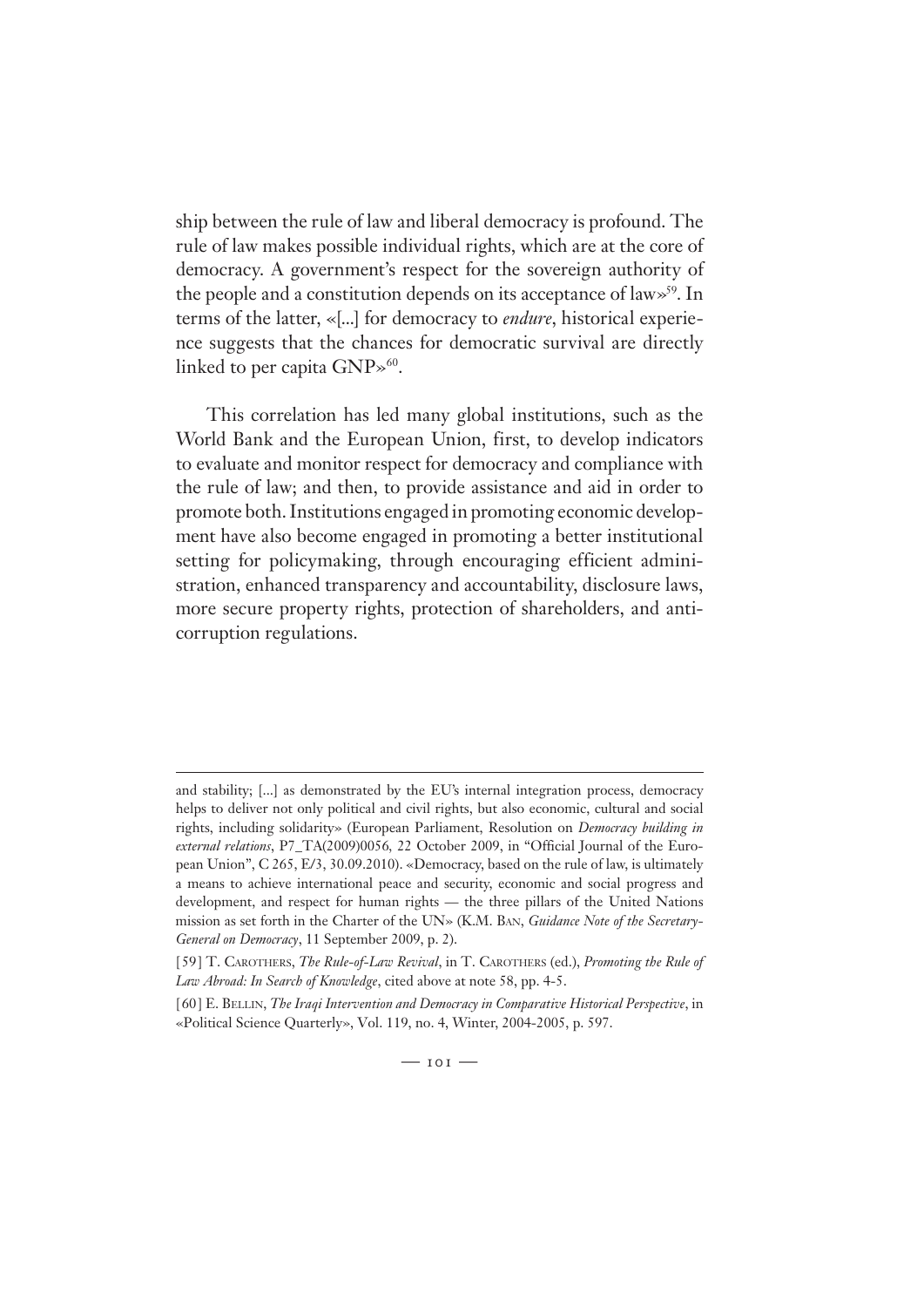#### IV. DEMOCRACY AS A GLOBAL PROBLEM

The subject of this contribution was not the widely discussed problem of the «democratization of the international realm»<sup>61</sup>. «Global democracy» — unlike global warming or global terrorism — simply does not exist.

This does not, however, mean that questions of democracy are irrelevant to global governance; quite the contrary. Firstly, democracy in the national setting suffers from many inherent weaknesses, and may gain in effectiveness if supported from outside (as illustrated by the example of Turkey before the Strasbourg Court). Secondly, many important actors within the global arena have an interest in increasing the spreading of democratic institutions (not least because it is often awkward for the heads of democratic States and governments to deal with partners who do not represent the will of their people).

Therefore, despite finding its proper location in the State, democracy is not only a domestic matter. Global institutions too care about national democracy, and there is widespread interest in the global arena in the goals of achieving, diffusing and maintaining democracy worldwide. The purpose of the present contribution is to seek to illustrate how, when and why global institutions take responsibility for introducing or defending democracy within national institutions.

As illustrated by the preceding analysis, global institutions make use of a wide array of instruments, using benchmarks and other means of evaluating democratic performance, in order to fulfil the

<sup>[ 61 ]</sup> See A. VON BOGDANDY, *Globalization and Europe: how to square democracy, globalization, and international law*, in «The European Journal of International Law», Vol. 15, no. 5, 2004, p. 900. This contribution is important because it lays down the «conceptual foundations» (p. 896) of the relations between globalization and democracy.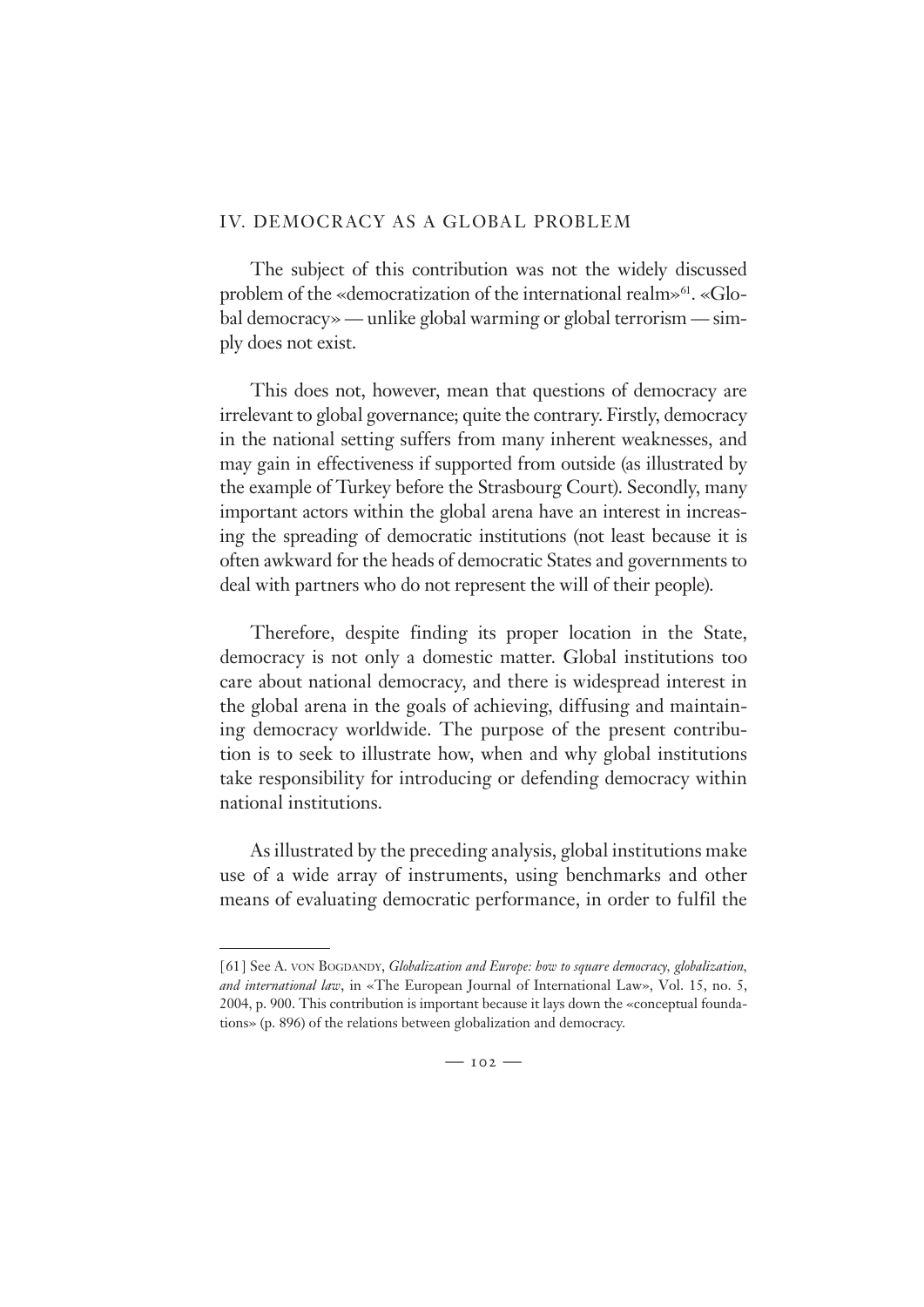varied goals of promoting, assisting, monitoring, judging or, rarely, imposing democracy. Moreover, they take action both in terms of introducing democracy into States in which it is not present, and of strengthening democracy in States in which it is under threat. Lastly, different global institutions can and do act to further different conceptions of democratic governance.

Each of these conclusions raises many problems of its own. The various means of introducing democracy can be classified under one of two major categories: soft and hard interventions. While those in the first category act as incentives, the second seek to impose democracy from above, and their results should be at least ratified or confirmed by subsequent popular elections.

A second major problem stems from the interventions of global institutions in democratic societies, performed with the aim of adjusting or improving domestic democracy. The legitimacy of any such interventions can be considered doubtful, as particular nondemocratic practices can themselves be the product of a democratic regime (consider, for example, the lack of transparency rules in many democratic legal systems). But democracy does not mean only democratic investiture through elections: it also implies a wealth of other institutions (among others, free speech, transparency, and local government), the absence of which can, indeed, endanger elections themselves.

A third major problem concerns global judicial oversight over the basic institutional arrangements of national politics. When the global body in question is not «political» (such as the United Nations), but, rather, judicial in nature (such as the Strasbourg Court), there is a risk that «courts [...] enter the political domain» $62$ . In the national

<sup>[ 62 ]</sup> S. ISSACHAROFF, *Democracy and collective decision making*, in «International Journal of Constitutional Law», Vol. 6, No. 2, April, 2008, p. 266.